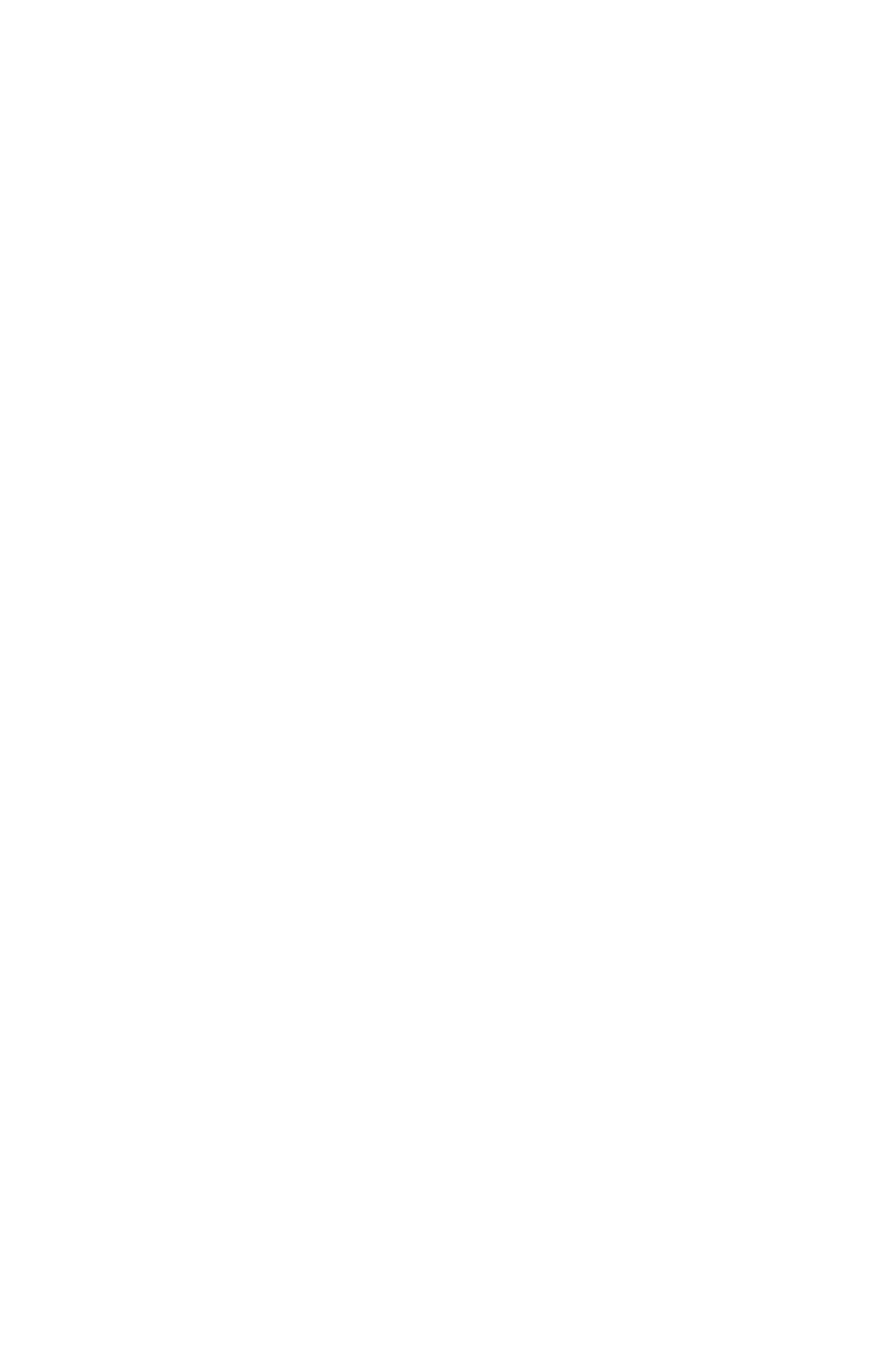#### Prologue

The first small body was found by Tommy Chesler one cold and drizzling afternoon two weeks before Christmas.

Before dawn that morning Tommy had left his cabin with his venerable and marginally accurate deer rifle under his arm and a handful of shells in his pocket, his heart set on a supply of illicit venison. He had no license, it was not the season, and hunting was absolutely forbidden where he planned on going, but that did not worry Tommy. Not much, at any rate. However, he did exercise a fair degree of caution, lest a ranger from the park happen upon him, and he stuck to areas where nobody was likely to be that time of the year, particularly in the rain.

Unfortunately, that included the deer.

At one o'clock, wet through, hungry, and in as bad a temper as he was capable of, Tommy turned for home. Two hours later he was pulling himself hand and foot up the greasy, nearly vertical path made by generations of agile hooves toward the telltale clearing in the trees that meant the Road rising atop the hill above him. He shook his head in disgust at the fresh prints and droppings and decided that he'd just have to go to the Newborns and ask for some of the pig they'd slaughtered last week. Trade some firewood, maybe, or split shakes for their addition. Truth to tell, pork was better than venison anyway. Venison you could roast or you could stew, but most of it had to be given away, and you got tired soon enough of what was left. But pork, now.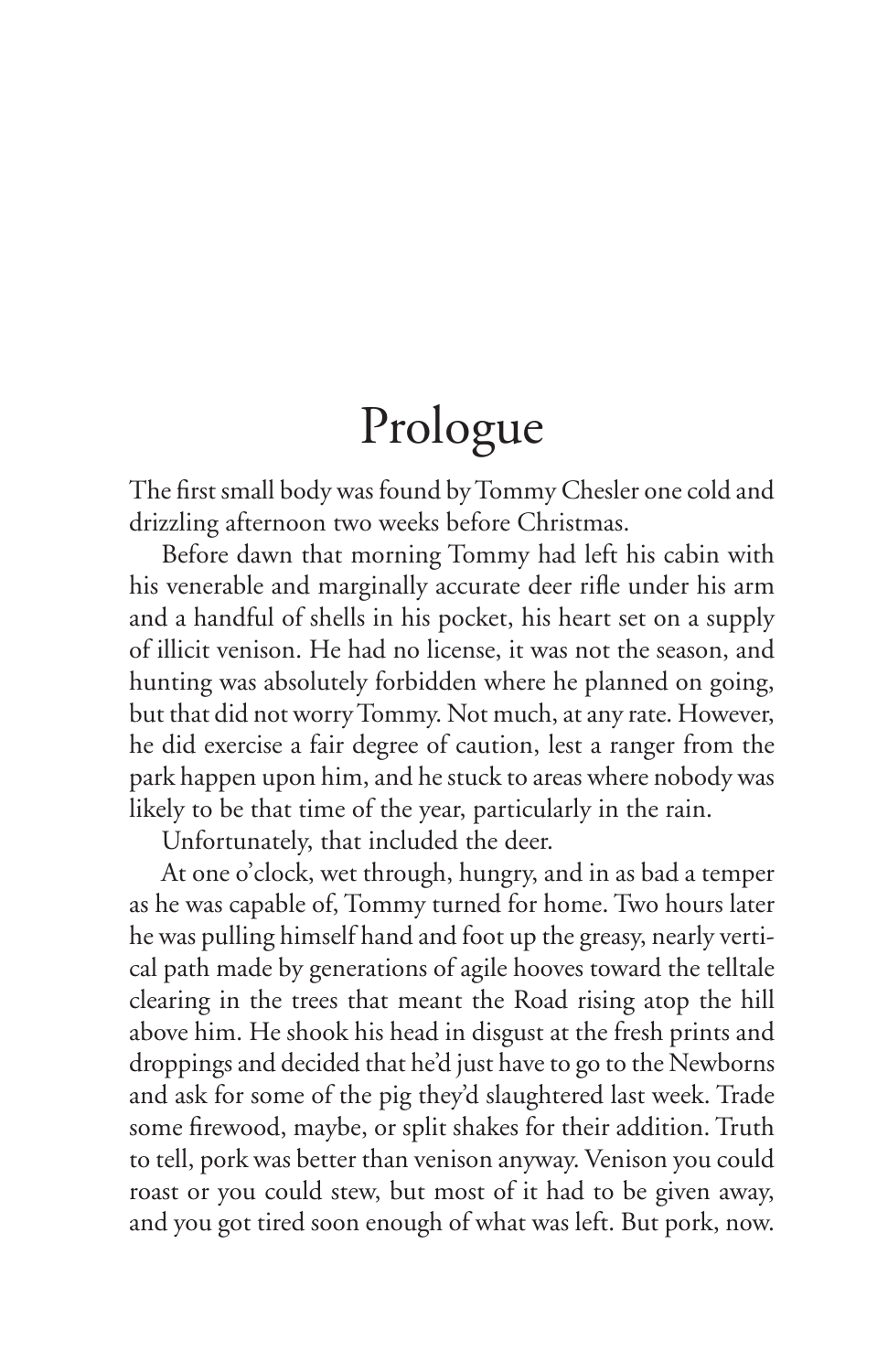Pork you could roast and stew, and you could fry and mix with apples and eggs, and make bacon, and—.

Tommy's mouth started to water at the thought of cracklings and red-eye gravy, and when he heard a quick scuffling noise and half saw something lying twenty feet from the edge of the Road, his mind was so occupied that it took a minute for his eyes and ears to interrupt.

Tommy stopped dead, his right foot already touching the jumble of scree that the bulldozer had pushed over in the last grading, and an expression of laborious thought came into his normally blank face. Tommy was not, at the best of times, a man who found reflection easy, and now, tired and distracted, he pulled off his hat and rumpled up his hair as if to stimulate his brains. He wasn't stupid; Tyler had reassured him on that point. He was just—careful. Deliberate. Perhaps that explains why Tommy did not immediately turn to the object that had caught his eye but stood for a long moment looking up at the Road. Perhaps there was some other reason. However, turn back he did, deliberately. There was a further scuffle (weasel, Tommy thought automatically) that moved away rapidly through the low shrubs; with care Tommy walked around a tangle of dormant poison oak, and there before him was a foot, the remains of a small, cold, gray, naked foot.

His eyes focused with great concentration on the delicate, round nail of the littlest toe, so as not to have to look at what that toenail was attached to, and the thought came firmly into his mind that he really wished he'd stayed home that morning and worked on the roof instead of coming out here illegally hunting for deer, and when his thoughts marched inexorably on to the idea of ham, Tommy Chesler was suddenly very, very ill.

 $\Diamond \Diamond \Diamond$ 

It took some time, but his stomach eventually stopped trying to crawl out of his throat. He rinsed his mouth with the cold water from the little flask he always carried and tried to think what to do. Tommy may have been none too bright, but he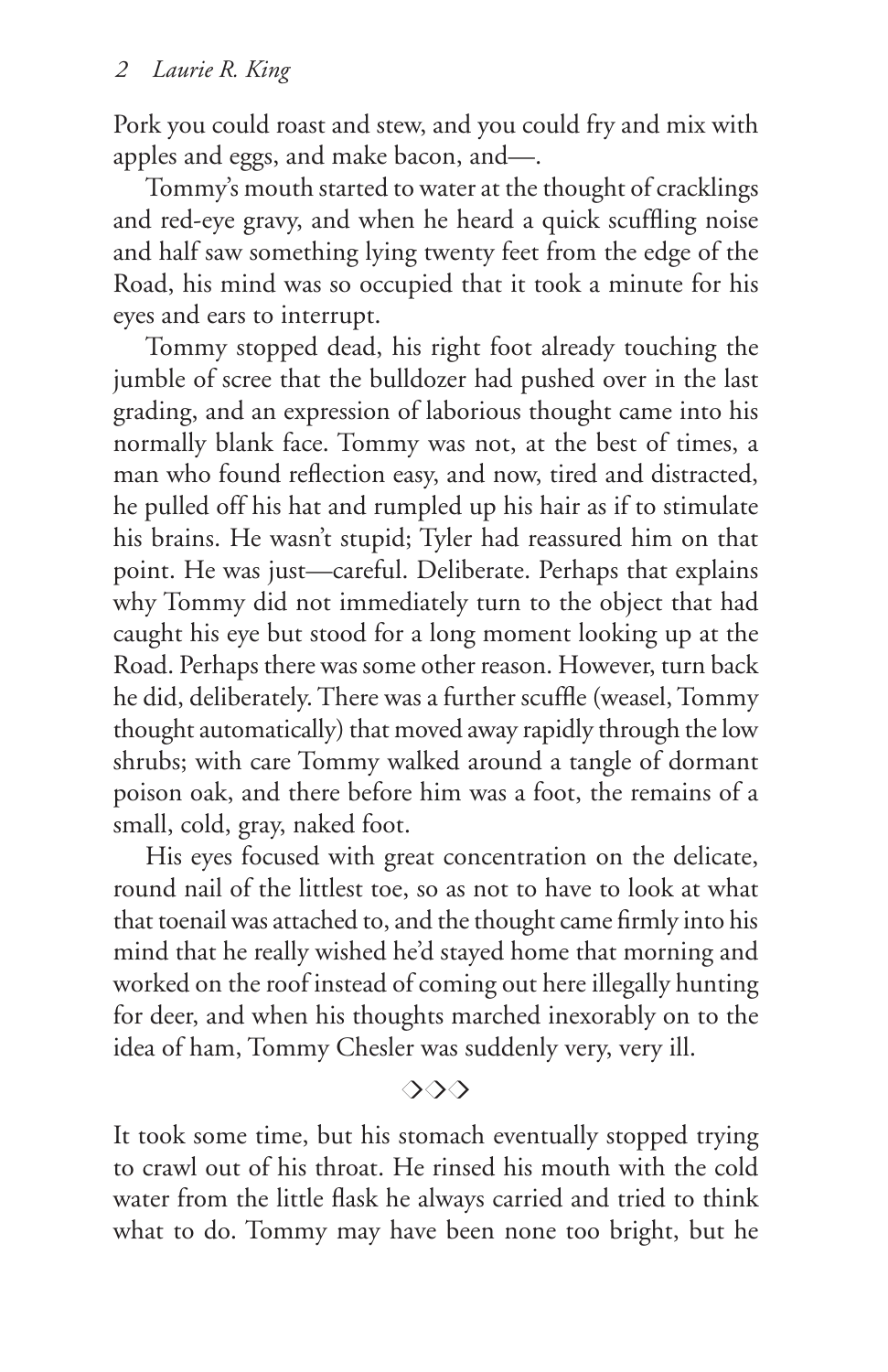was a gentle man, and he loved children. Without looking too closely at why, he knew he did not want to leave this spot to fetch help—from the freshness of some of the spoor (weasel, yes, and fox and—) there might be nothing to come back to. Another man would perhaps have shrugged his shoulders and gone on down the trail, unwilling to display his deer rifle to all and sundry, but not Tommy. As clearly as if she (or was it a he?) had spoken, Tommy knew that this child, what was left of her (it did have longish hair) was his responsibility. It was not often that Tommy was made responsible for another human being, and he was not about to fail this one. Even if she was dead.

A signal was needed, he decided. The nearest houses were about two miles off, so it would have to be a big signal. He stood thinking intensely, oblivious to the bite of the wind and the thick smell, until an idea came trickling up into his mind, the memory of a grainy cowboy movie seen on Tyler's ancient television set. He looked at his gun, and at the handful of ammunition from his pocket. Ten bullets, and one in the gun. They would have to do. He pointed the heavy gun vaguely upward and fired. Paused and fired again. Another pause, and once more. Two minutes later he repeated the three shots and wondered somewhat guiltily where those bullets would come to earth. After another wait he did it again; then, ever tidy, he gathered up the spent shells and wondered what to do next. Perhaps it wasn't necessary to stand quite so close, he decided. He pulled himself back up the slippery hill to the Road, and the response came: three spaced shots. He loaded one of the two remaining bullets and fired it. One shot came in answer. Happy now, he squatted against a tree where he could keep an eye on the hillside below, and waited.

The events that followed were predictable, if unprecedented. The Riddle brothers arrived, and though their reaction to Tommy's find was not as dramatic as his (for they had come expecting to find trouble and had presumably not been thinking of ham), they climbed back onto the Road considerably subdued and swallowing convulsively. Tommy and Ben Riddle set off downhill to the Dodson farm five miles away, and within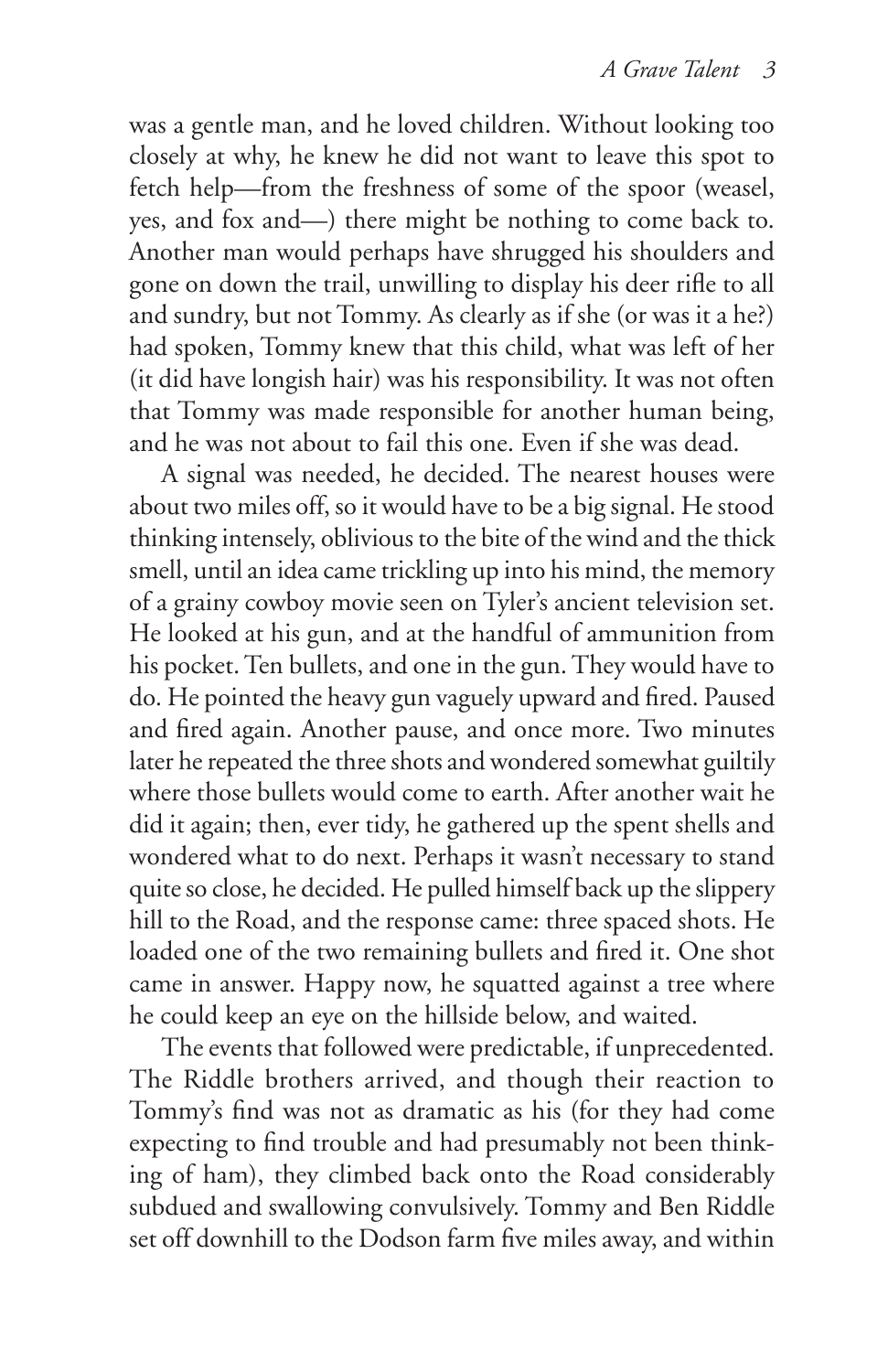the hour a pigtailed Amy Dodson was skittering off down the road on her sure-footed little hill pony, Matilda, toward Tyler's Barn and a telephone, four miles further. It was nearly midnight before the police teams arrived at the earthly remains of Tina Merrill, having lost one four-wheel-drive vehicle and its driver (who was flown out with a broken leg) into Tyler's Creek. They did not know the name of the child at first, of course. It took a couple of days to match the dental X rays and the traces of a long-healed fracture of the right arm with the gap-toothed grinning child who looked out from hundreds of bulletin boards and telephone poles throughout the Bay Area, but the identity was certain.

It was not a good Christmas for the Merrill family.

 $\Diamond \Diamond$ 

Because Tina's body had been out on the hillside for so long, it was difficult for the pathology people to be certain, but it did not appear that she had been abused in any way before she was strangled. She had vanished in San Francisco on her way home from school, on the Wednesday after Thanksgiving, and was left in the woods not too many days after that. Her murderer had apparently carried her naked body to this spot half a mile down the fire road from where it entered the state reserve, where Tommy Chesler found her ten days later. The overworked detective who was handed her case held out little hope of an immediate arrest. His name was Alonzo Hawkin.

#### $\Diamond \Diamond \Diamond$

The second child was found six weeks later, fifteen miles away as the crow flies, and in considerably fresher condition. The couple who found her had nothing in common with Tommy Chesler other than the profound wish afterwards that they had done something else on that particular day. It had been a gorgeous morning, a brilliant day following a week of rain, and they had awakened to an impulsive decision to call in sick from their jobs, throw some Brie, sourdough, and Riesling into the insulated bag,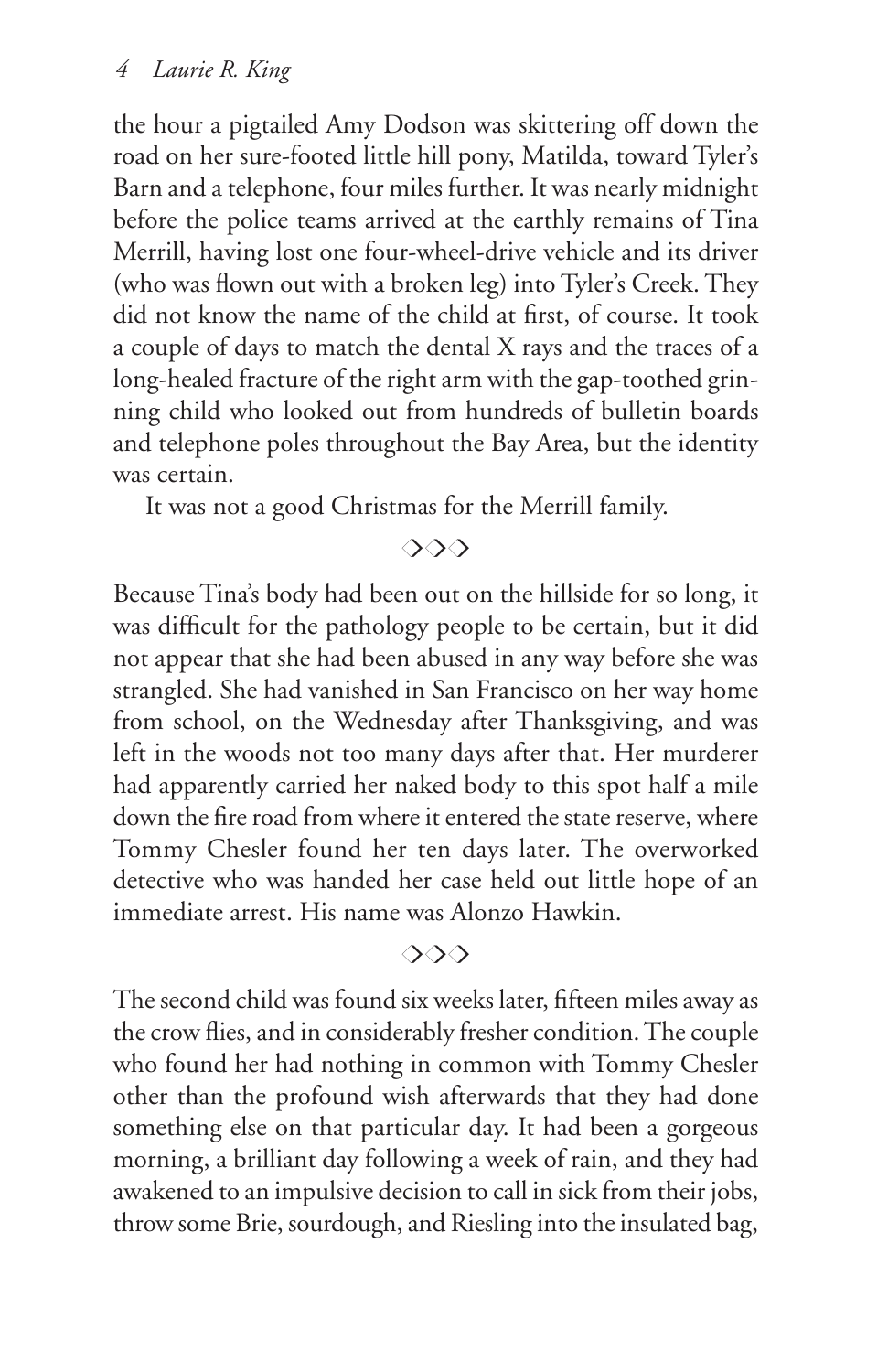and drive down the coast. Impulse had again called to them from the beach where Tyler's Creek met the ocean, and following their picnic they decided to look for some privacy up the creekside trail. Instead, they found Amanda Bloom.

Amanda, too, was from over the hill in the Bay Area, though her home was across the water from Tina's. There were a number of similarities in the two girls: both of them were in kindergarten, both were white girls with brown hair, both were from uppermiddle-class families. And both of them had walked home from their schools.

 $\Diamond \Diamond \Diamond$ 

It was the third death that set off the fireworks, even before the body was found. Samantha Donaldson disappeared from the fenced-in, manicured front garden of her parents' three-and-aquarter-million-dollar home in the hills above Palo Alto on a sunny Monday in February. She reappeared some hours later, quite dead, on Tyler's Road. Samantha was five years old and had shiny brown hair, and with her disappearance the low-grade fear among Bay Area parents, particularly those with brown-haired, kindergarten-aged daughters, erupted into outright panic. From Napa to Salinas, parents descended on schools, sent delegations to police stations, arranged car pools, and held hundreds of tight-voiced conversations with their frightened children about the dangers of talking with strange people, conversations which brought feelings of deep, inchoate resentment on the part of the adults at this need to frighten kids in order to keep them safe.

The Donaldsons were important people on the peninsula. Mrs. Donaldson, a third-generation San Franciscan, was the moving force behind—and in front of—a number of arts programs and counted the mayor of San Francisco among her personal friends. So it was hardly surprising that within two hours of Samantha's disappearance Alonzo Hawkin's other cases were taken from him and he was put in charge of directing the investigations in all four counties. He was also given an assistant. He was not pleased when he heard the name.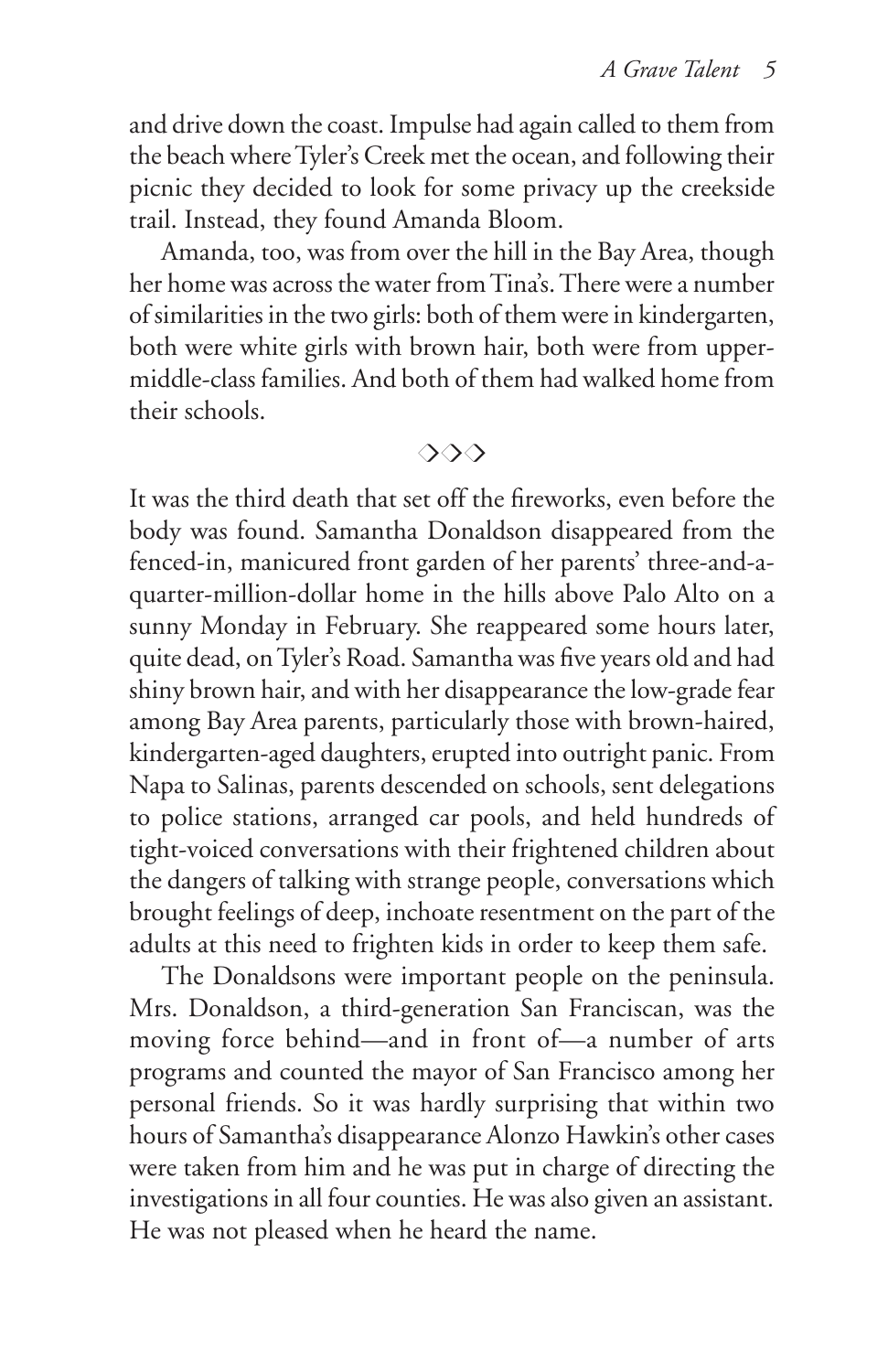"Who?" His worn features twisted as if he'd smelled something rotten, which in a way he had.

"Katarina Cecilia Martinelli, known as Casey. From her initials."

"Christ Almighty, Ted. Some nut is out there killing little girls, I'm about to have half of Northern California come down on my head, and you assign me some Madonna in uniform who was probably writing parking tickets until last week."

"She made inspector a year ago," Lieutenant Patterson said patiently. "She's new here, but she got a first-class degree from Cal, and the people in San Jose say she's competent as hell, gave her a citation to prove it."

"'Competent' means that she's either impossible to get along with or so nervous she'll shoot her own foot."

"I know she's green, Al, and we probably wouldn't have promoted her to detective yet, but I think she'll work out. Hell, we were all young once, and she'll age fast working with you," he said, trying for camaraderie, but at the lack of reaction on Hawkin's face he sighed and retreated into authority. "Look, Al, we have to have a woman on it, and the only ones I've got better than her are involved, in a cast, or on maternity leave. Take her."

"I'd rather have one of the secretaries from the pool."

"Al, you take Martinelli or I'll give the case to Kitagawa. Look, I want you to take this. I read the reports on the cases you handled in Los Angeles, the two kidnappings, and I like the way you worked them. But I have to have a woman's face on this one—I'm sure you can see that—and I just don't have anyone else free. I'd give you a more experienced woman if I could, but at the moment I don't have one. Believe me, Al, I want this bastard caught, fast, and I wouldn't do this to you if I thought she'd be in the way. Now, will you have her, or do I give it to Kitagawa?"

"No, I want it. I'll take her. But you owe me."

"I owe you. Here's her file. I told her you'd want to see her at six."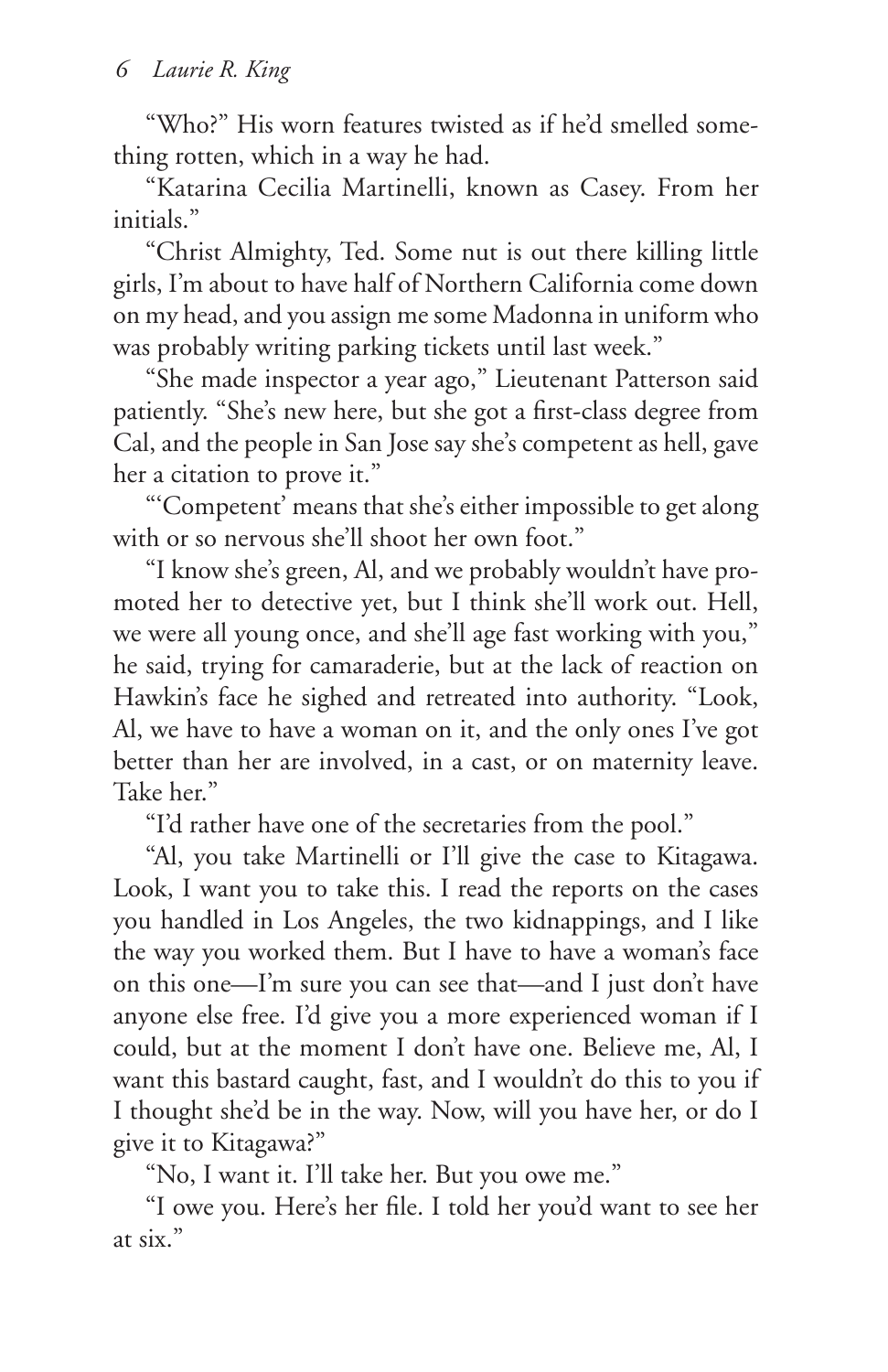# Book One

#### *THE ROAD*

*I went to the woods because I wished to live deliberately, to front only the essential facts of life, and see what it had to teach, and not, when I came to die, discover that I had not lived.*

> —Henry David Thoreau, *Walden*

*"Good Heavens," I cried. "Who would associate crime with these dear old homesteads?" "They always fill me with a certain horror. It is my belief, Watson, founded upon my experience, that the lowest and vilest alleys in London do not present a more dreadful record of sin than does the smiling and beautiful countryside."*

> —Arthur Conan Doyle, "The Adventure of the Copper Beeches"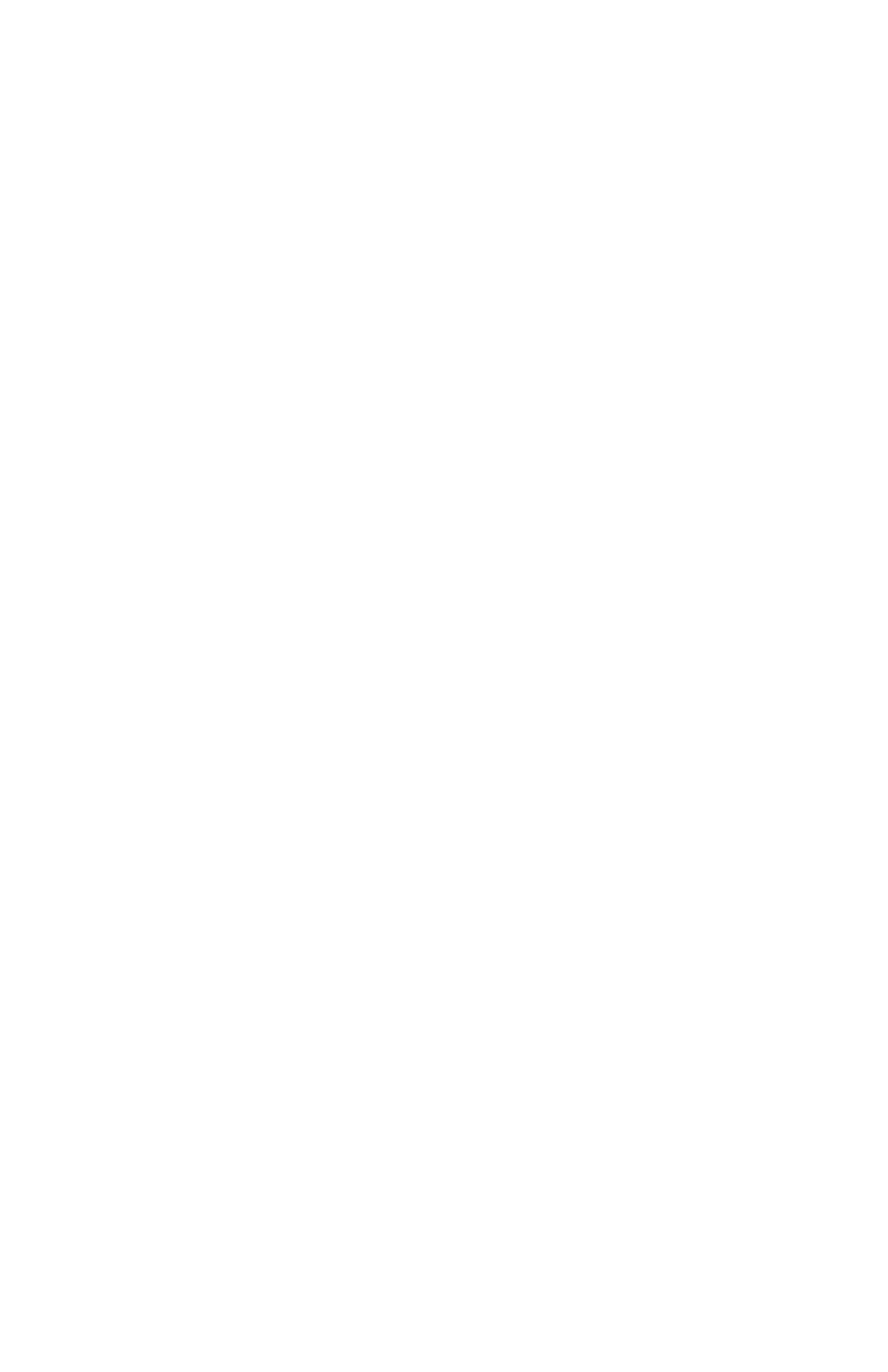### Chapter One

San Francisco was still dark when the telephone erupted a foot from the ear of Katarina Cecilia Martinelli, Casey to her colleagues, Kate to her few friends. She had it off the hook before the first ring had ended.

"Yes?"

"Inspector Martinelli?"

"Yes."

"Inspector Hawkin wants you to pick him up at the front entrance in fifteen minutes. He says to tell you they found Samantha Donaldson."

"Not alive."

" $N_0$ "

"Tell the inspector it'll be closer to twenty, unless he wants me in my pajamas." She hung up without waiting for a response, flung back the tangle of blankets, and lay for a moment looking up into the dark room. She was not wearing pajamas.

A sleep-thick voice came from the next pillow.

"Is this going to be a common occurrence from now on?"

"You married into trouble when you married me," Kate snarled cheerfully.

"I didn't marry you."

"If it's good enough for Harriet Vane, it's good enough for you."

"Oh, God, Lord Peter in my bed at, what is it, five o'clock? I knew this promotion was a mistake."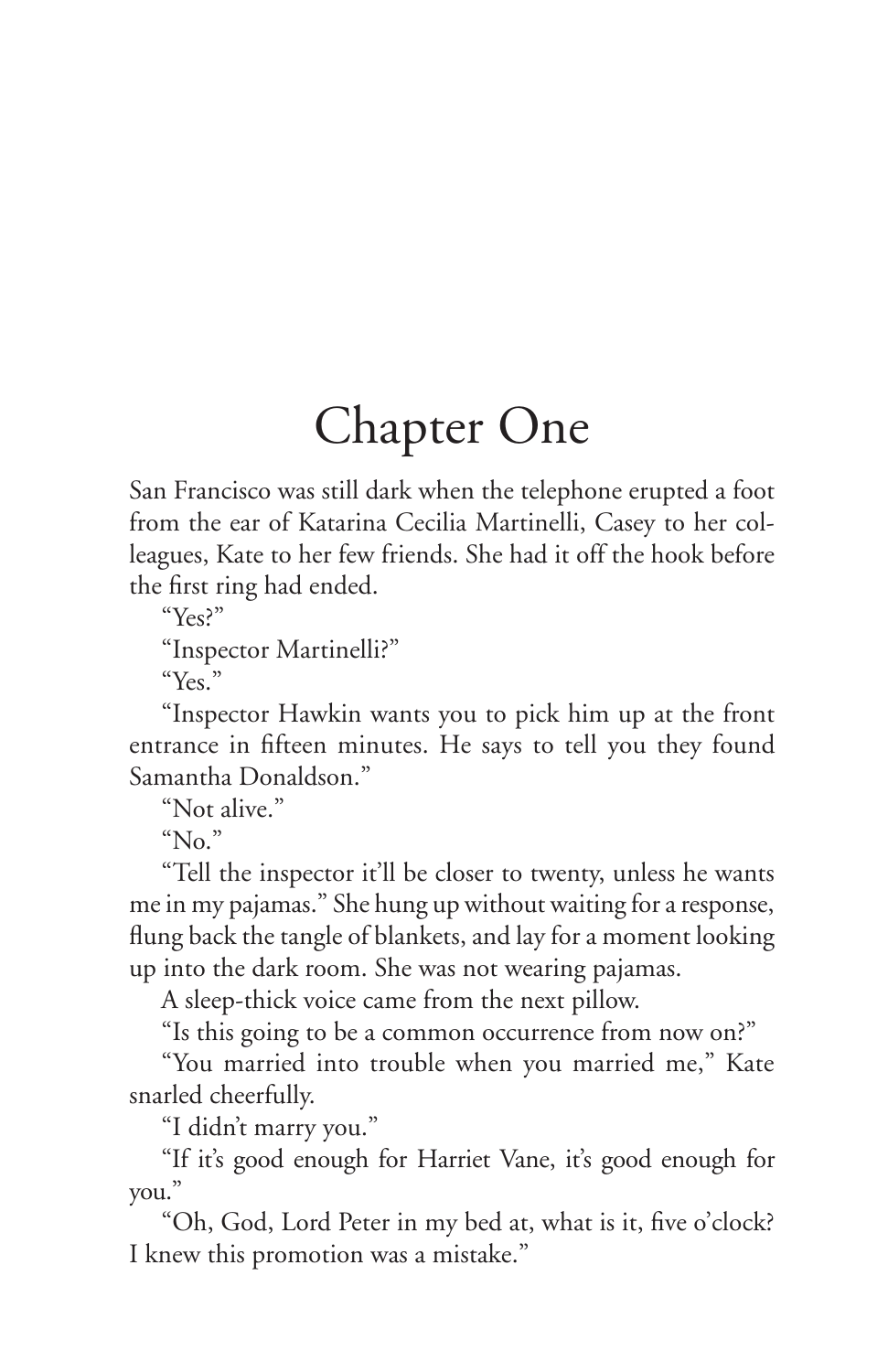"Go back to sleep."

"I'll make you some breakfast."

"No time."

"Toast, then. You go shower."

Kate scooped clothes out of various drawers and closets, and then paused with them tucked under her left arm and looked out the window.

Of all views of the bridge that dominated this side of the city, it was this one she loved the best—still dark, but with the early commute beginning to thicken the occasional headlights that passed at what seemed like arm's reach. The Bay Bridge was a more workmanlike structure than the more famous Golden Gate Bridge, but the more beautiful for it. Alcatraz, which lay full ahead of the house, could be seen from this side by leaning a bit. Kate leaned, checked that the defunct island prison still looked as surreal as it always did in the dark, and then stayed leaning against the frame of the window, her nose almost touching the old, undulating glass. She was hit by a brief, fierce surge of passion for the house, for the wood against her right hand—wood which that hand had stripped and sanded and varnished eighteen months before—and for the oak boards beneath her bare feet that she herself had freed of the cloying flowered carpet and filled and sanded and varnished and waxed. She was not yet thirty years old and had lived in eighteen different houses and had never before understood how anyone could feel possessive of a mere set of walls. Now she could. Perhaps you had to put sweat into a house before it was home, she speculated, watching the cars curve past her. Or perhaps it was that she'd never lived in anything but stucco before. Hard to get passionate about a house made of plywood and chicken wire.

This house was about as old as things get in San Francisco, where even the Mission is a reconstructed pretense. Its walls had smelled the fire of 1906, which had destroyed most of what the earthquake had left. The house had known six births and two deaths, had suffered the indignities of paint and of being crowded by inappropriate high-rises filled with absurdly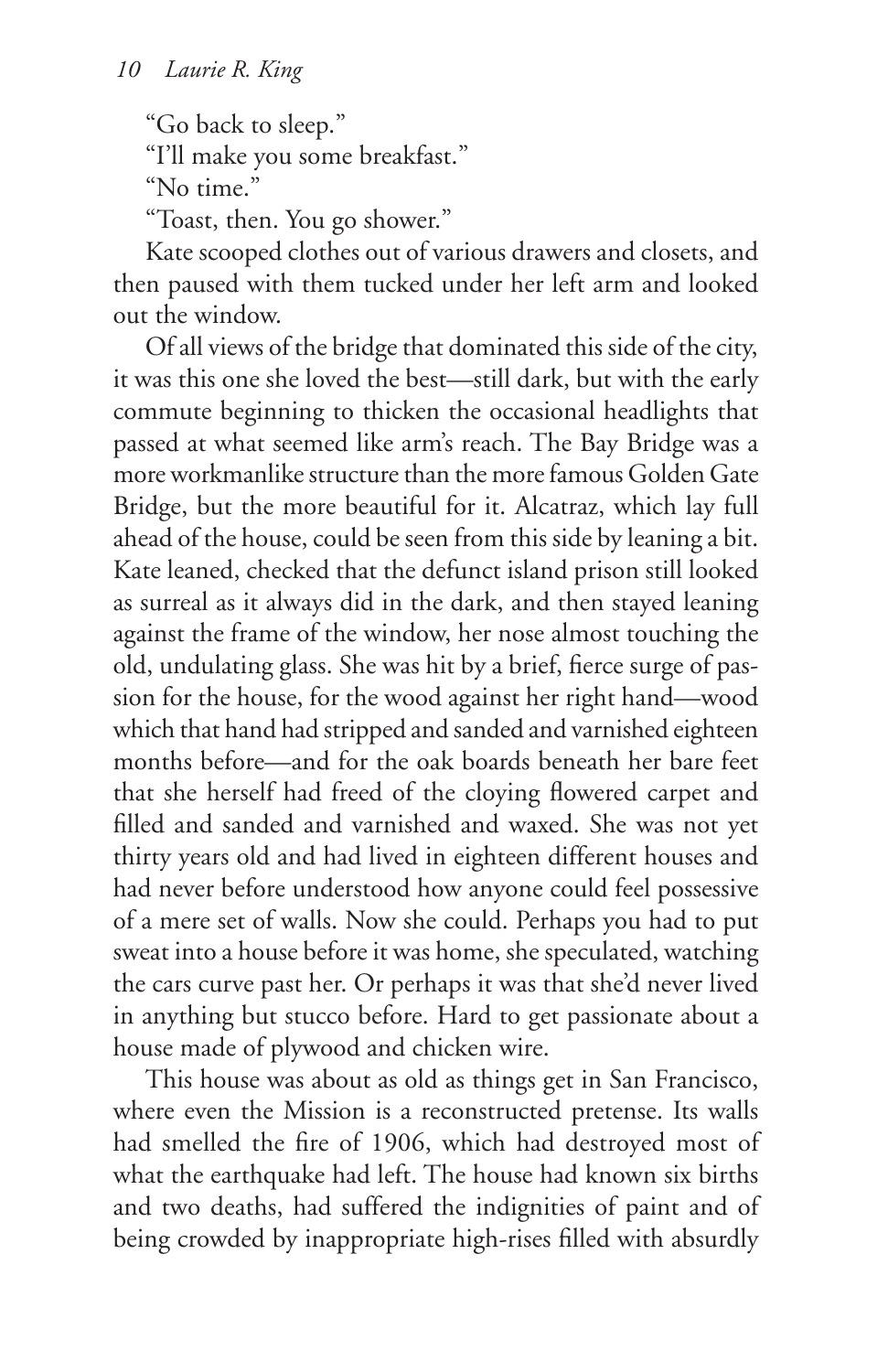expensive apartments, which greedily devoured the incomparable view from Russian Hill. The house was a true San Franciscan, fussy and dignified, immensely civilized and politely oblivious of the eccentricities of neighbors. It had several balconies, a great deal of hand-worked wood, heavy beams, crooked floors, and a pocket-handkerchief lawn that was shaded by the upstarts and by a neighbor's tree. Kate hoped that the house was as content with her as she was with it.

"I ought to flick on the lights," said Lee from behind her. "Give the commuters a thrill." Kate dropped a shoe, realized with a spurt of panic that she'd been standing there mesmerized by the lights for a good two minutes, snatched up the shoe and sprinted for the bathroom.

Toast was waiting for her downstairs, and a large thermos of strong coffee and a bag of sandwiches, and Kate pulled up to the curb in twenty-one minutes. Hawkin was standing on the sidewalk in front of the Hall of Justice, a raincoat over his arm, and climbed into the seat beside her. He tossed his hat negligently over his shoulder into the back.

"You know where you're going?" he said by way of greeting.

"Tyler's Road?"

"Yes. Wake me ten minutes before we get there," and so saying he wadded his coat against the door and was limp before they reached the freeway.

Kate drove fast and sure through the empty streets to the freeway entrance, negotiated the twists, merged into the southward lane without mishap. She was grateful for the reprieve from conversation, for although her round face was calm in the gray light and her short, strong fingers lay easily on the wheel, the fingers were icy and elsewhere she was sweating.

She left Highway 280 and pointed the car west over the coastal range, and in the gray light of early morning she made a deliberate effort to relax. She arched her hands in turn, settled herself back in the seat, and reached for the attitude she tried to have before a long run. Pace yourself, Kate, she thought. There's nothing you can't handle here, it's just another small step up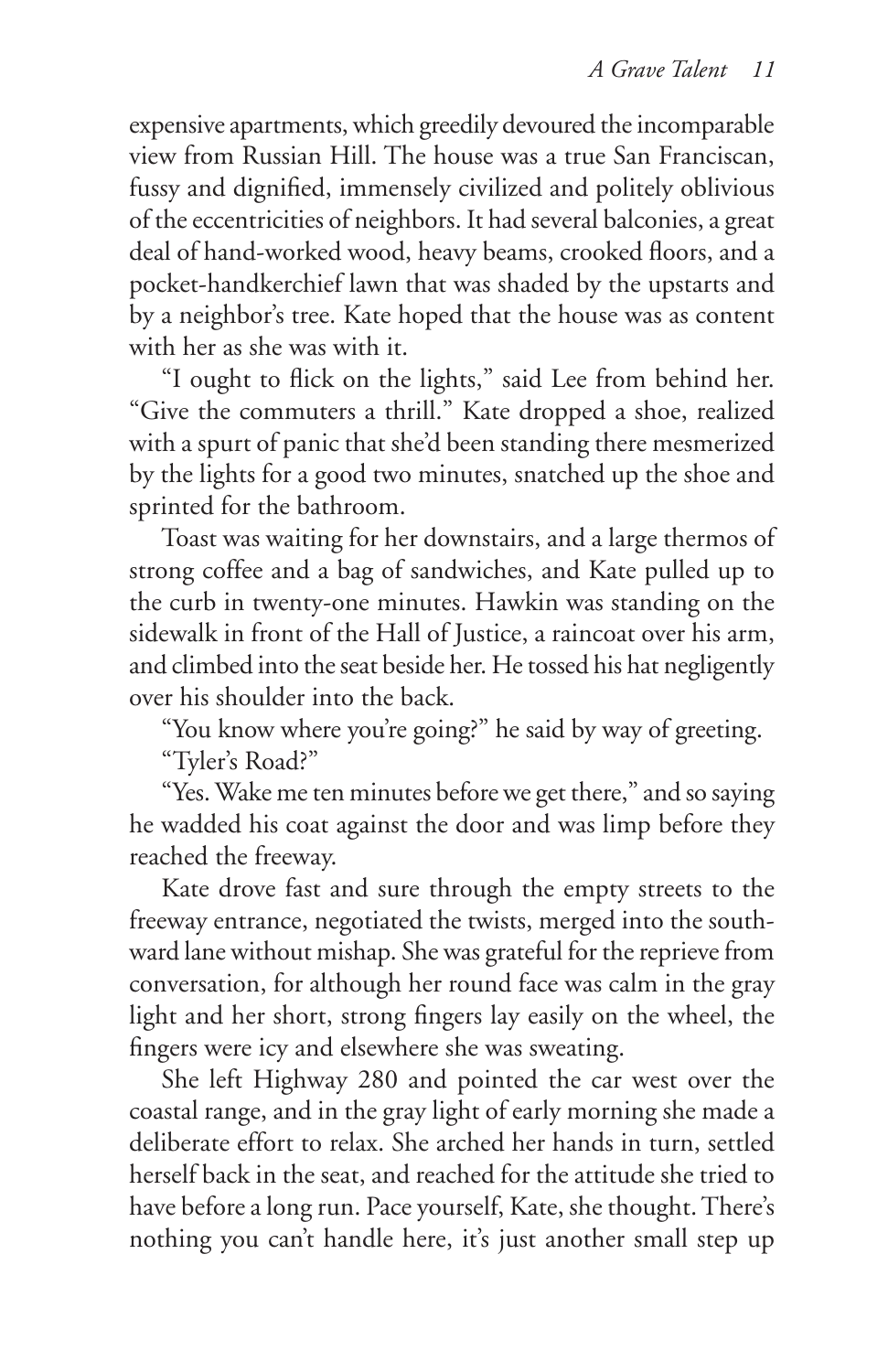the ladder; Hawkin's no ogre, you're going to learn a lot from him. Apprehension is one thing, it's only to be expected—news cameras, everyone's eye on you—but they're not going to see below the surface, nobody's interested in you.

True, it didn't help to know that she was there for a number of reasons that she wouldn't exactly have chosen and did not feel proud of. It amused her to think that she counted as a minority, advanced prematurely (but only by a degree) due to unexpected vacancies and one of those periodic departmental rumblings of concern over Image, Minorities, and the dread Women's Movement, but it was not amusing to think that she had been assigned to this specific case because she was relatively photogenic and a team player known for not making waves, that she was a political statement from the SFPD to critics from women's groups, and, worst of all, that her assignment reflected the incredibly outdated, absurd notion that women, even those without their own, were somehow "better with children." Humiliating reasons, but she was not about to cut her own throat by refusing the dubious honor. She just hoped the people she was going to work with didn't hold it against her. She wasn't sure about Al Hawkin. He had seemed pretty brusque yesterday, but.…

Kate had presented herself in his office the evening before at precisely six o'clock with the same nervous symptoms that had stayed with her until this morning, the icy hands, sweating body, dry mouth. He looked up from his paper-strewn desk at her knock, a thickset, graying man in a light blue shirt, sleeves rolled up on hairy forearms, tieless, collar loosened, in need of a shave. He pulled off his glasses and looked at her with patient, detached blue-gray eyes, and she wondered if she had the right room. He hardly seemed to be the terror rumor had him.

"Lieutenant Hawkin?"

"Not any more. Just 'Inspector.' And you're…?"

"Inspector Martinelli, sir. Lieutenant Patterson told me to come here at six o'clock." She heard her voice drift up into a question mark, and kicked herself. You will not be a Miss Wishy-Washy, she ordered herself fiercely.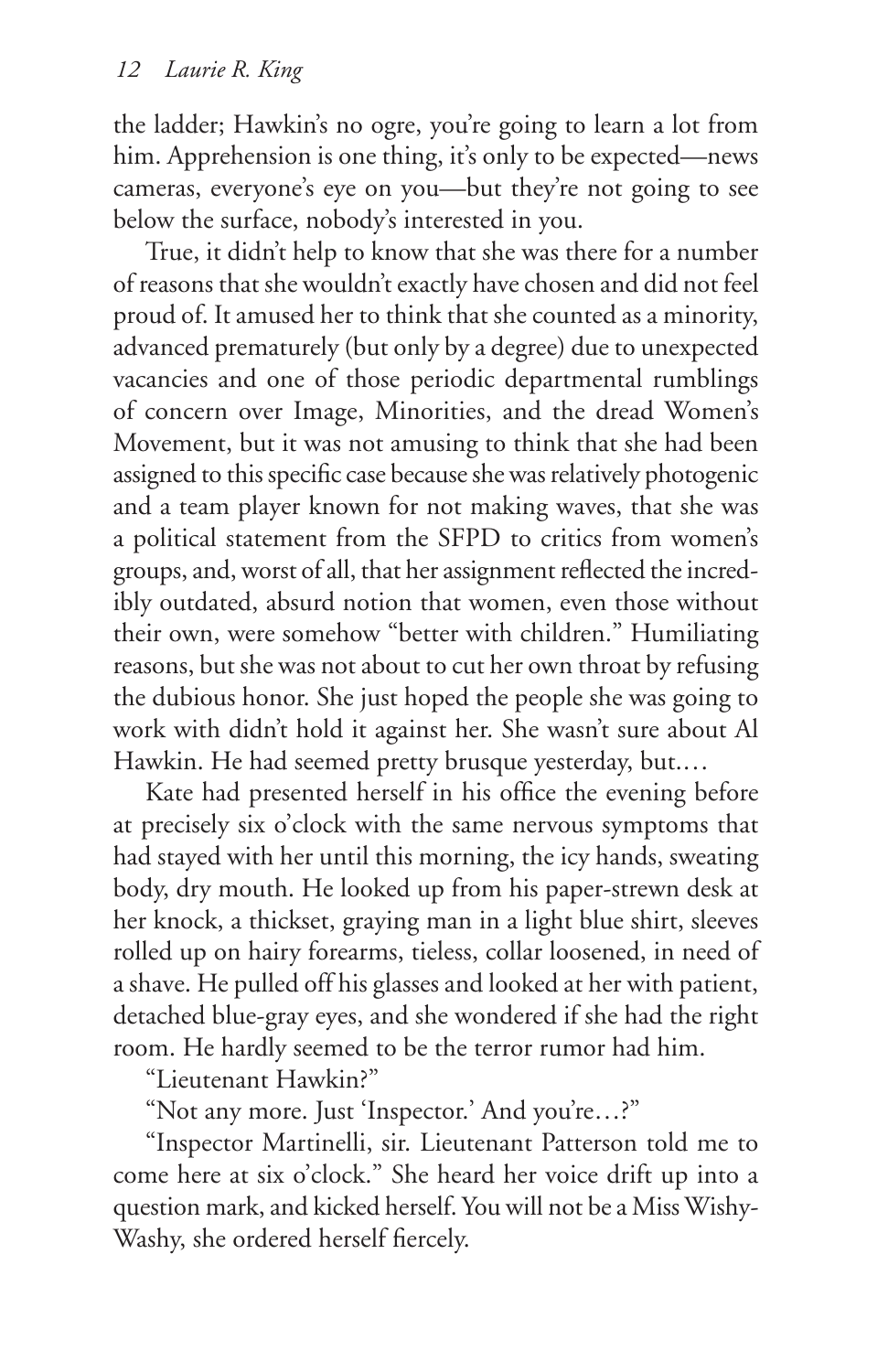"Yes. Do you drive?"

"Drive?" she repeated, taken aback. "Yes, I can drive."

"Good. I hate driving. Take an unmarked, if you like, or you can use your own car and bill the department, if you have a radio. Doesn't matter in the least to me. All I ask is that you never let the tank get less than half full. Damned inconvenient to run out of gas twenty miles from nowhere."

"Yes sir. I'll use my own, then, thanks. I have a car phone. Sir." "The name is Al."

"Okay, Al."

"That stack of folders is for you to take home. I'll expect you to have read through them by tomorrow. See you in the morning."

With that he had put his glasses back on and taken up another file. Trying hard to keep her dignity in the face of the dismissal, she had gathered up the armload of papers and gone home to read into the early hours. First, however, she had filled the tank. And checked the oil.

A generous ten minutes before they arrived Kate spoke his name tentatively, and he immediately woke and looked around him. A few fat drops hit the windshield. She flicked on the wipers and glanced over at him.

"Looks like we'll be needing those raincoats," she offered. He gave no sign of having heard, and she flushed slightly. Damn, was he going to be one of those?

Actually, Alonzo Hawkin was not one of those. Alonzo Hawkin was simply the epitome of the one-track mind, and at that moment his mind was on a very different track from the weather. He missed little, reacted less, and thought incessantly about his work. His wife had found him dismal company, and had immersed herself in their two children—schools, dance lessons, soccer teams. Six months after the younger one left for the university, the presence of a continually distracted husband who worked strange hours and slept stranger ones had proven more than she could bear, and she too had gone. That was a year ago. He had stayed on at his job in Los Angeles, but when he heard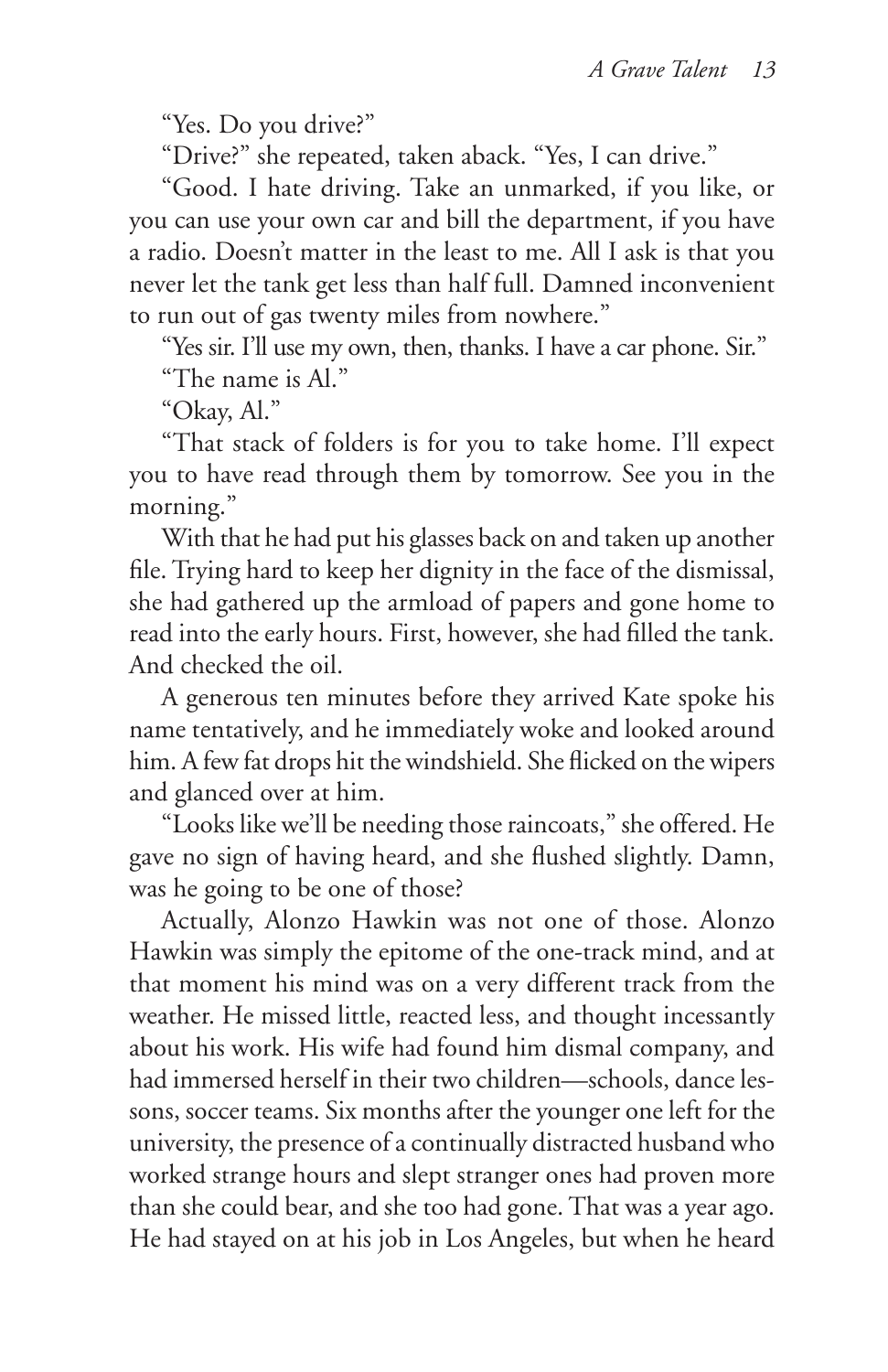of the opening in San Francisco and thought that it might be nice to be able to breathe in the summer, he applied for it and got it. With surprisingly few regrets he had left the city where he had lived all his adult life, packed up his books and his fish tanks, and come here.

Hawkin woke, as he always did outside of his own bed, without disorientation, his thoughts continuing where they had left off. In this case they ran a close parallel with those going through Kate's mind. Hawkin strongly suspected that he, the new boy, had been thrown this very sticky case in order to save the necks of the higher-ups. He was an outsider, easily sacrificed, in the event of failure, on the altar of public opinion. If he failed, well, they would say, he was so highly recommended by his former colleagues, but I guess we were asking too much of a guy who doesn't know the area. If he succeeded, it would, he was sure, be arranged to reflect well on the judgment of those who chose him. Perhaps it wasn't entirely fair to be so suspicious of their motives—after all, the department was short-handed at the moment, and he did have a couple of very successful kidnapping cases to his credit, so he was the logical one to take this one. He knew, however, that there was a certain amount of time-buying going on, and he'd been given the prominence, in the face of a near-hysterical public and the considerable force of Mrs. Donaldson, while the department above him decided what it wanted to do. Disturbing, but he'd probably have done the same. No, he corrected himself, he probably wouldn't. Al Hawkin liked to be in the middle of things. He'd just have to make damn sure he succeeded.

He wondered if this reserved, almost pretty, alarmingly young police inspector at his side might turn out to be as competent as her record and her driving seemed to suggest. He hoped to God she was, for both their sakes. Hawkin squinted up at the heavy sky and sighed, thinking of Los Angeles.

"Looks like you're right," he said aloud, and missed her surprised look as he stretched over the back of the seat for his hat. "Is that coffee?" he asked, spotting the thermos on the back floor.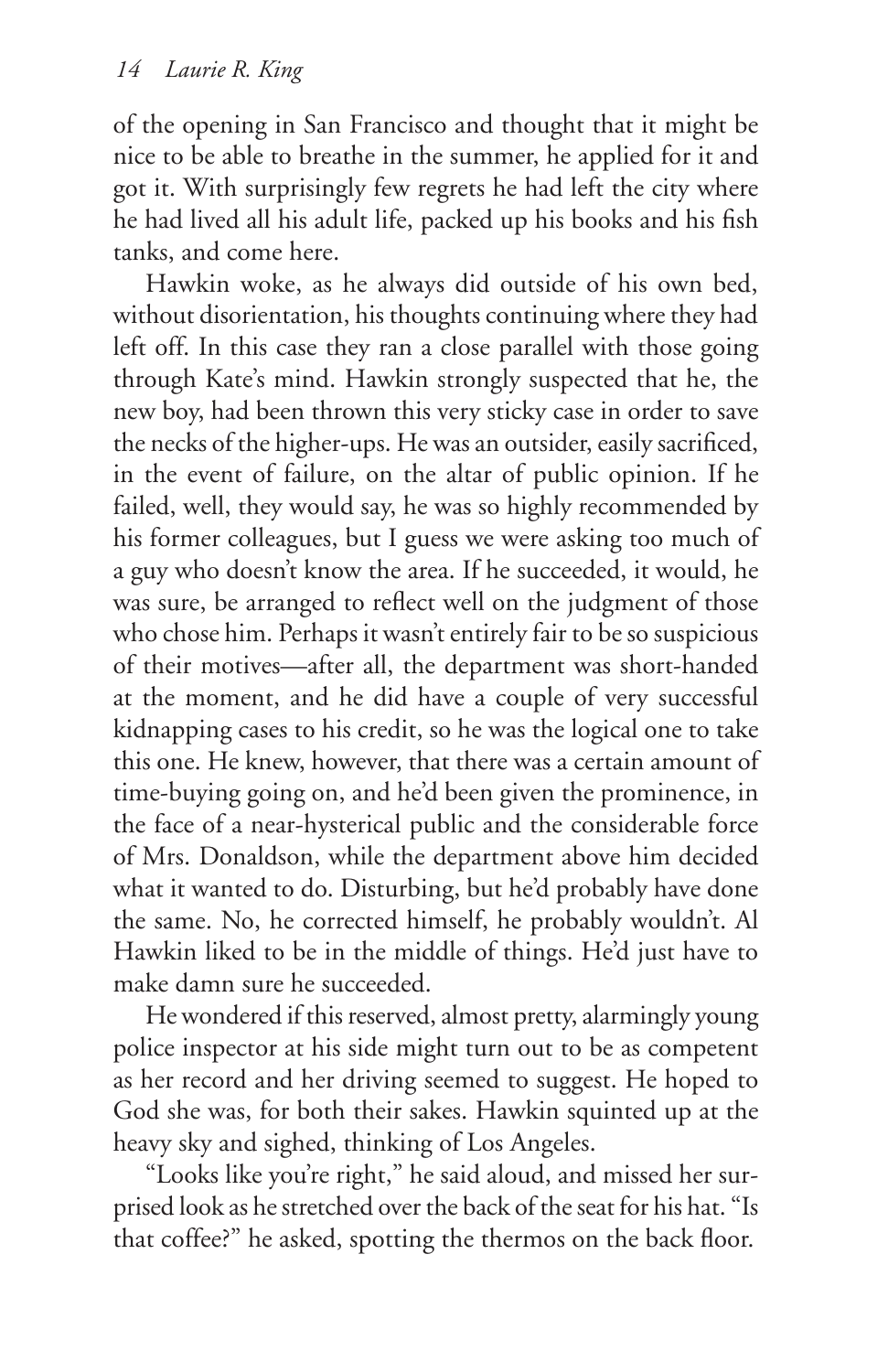"Yes, help yourself. There's a cup in the glove compartment."

"No sugar?"

"Sorry."

"Oh well, can't be helped," he allowed, and slurped cautiously. "Good coffee. How'd you have time to make it?"

"I didn't. I have a friend."

"Must be a good friend, to make you coffee at five-thirty in the morning."

" $Mmm$ ."

"Well, he makes decent coffee, but next time have him throw some packets of sugar in for mine."

Kate opened her mouth, and shut it again firmly. Time enough for that, another day. Other matters pressed.

"About the body—who found it?" she asked.

"One of the women on the Road, Terry something, Allen maybe. She's a nurse, works the odd day in town, always weird hours. She leaves her two dogs at Tyler's place, at the beginning of the Road, and walks home. At two in the morning, can you believe it? Anyway, a couple miles up the Road the dogs started getting jumpy at something down the hill, and at first she thought it was a skunk or a raccoon, but her flashlight caught it, and it was the girl. She woke a neighbor and sent him down to Tyler's to phone while she stayed with the body. That's all I know. We'll interview her at Tyler's later. I told Trujillo—the local man on the case?—to round up everyone on the Road and bring them down. We couldn't possibly do a door-to-door—it'd take us a week."

"The Road is bad? Is that why the woman has to walk home?"

"Wasn't that in the stuff I gave you yesterday? Maybe I never bothered putting it into the case notes. Anyway, the whole area is owned by one John Tyler. Nice fellow, but a bit eccentric even by California standards—he regards himself as some kind of modern-day country squire living on a landed estate, with overtones of an ecological garden of Eden. No electrical lines into the area, no telephones, and cars allowed up the Road only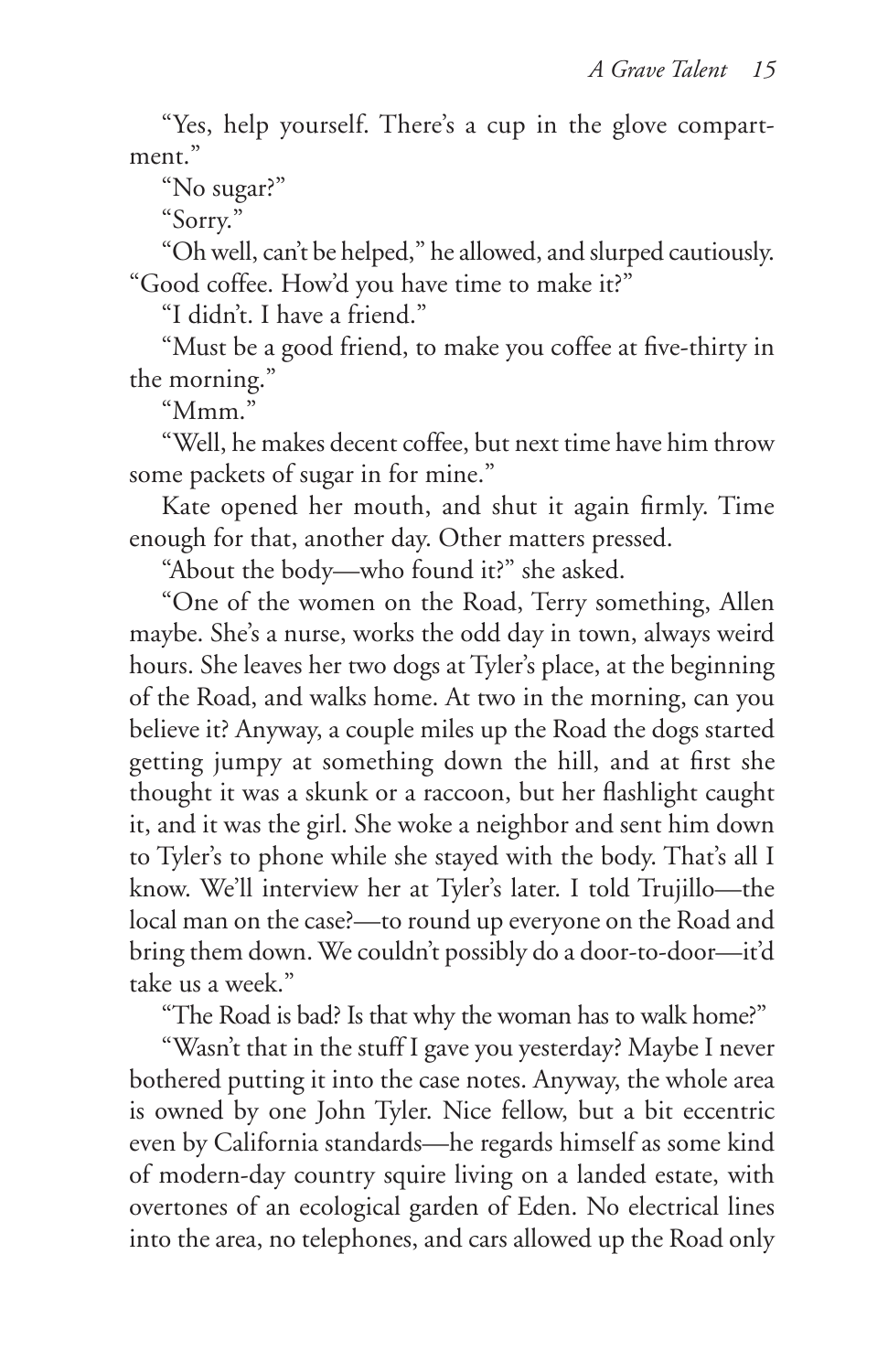two days a week. More than seventy people up there, some of them nine miles from a telephone, along an old fire road that washes out every third year."

"Sounds fun," said Kate, wondering how her car was expected to tackle that.

"Doesn't it? All the inconveniences of modern life with none of the benefits. It does limit the field considerably, though. There are locked gates at both ends of the Road—locks changed a few months ago, residents have the only keys—and the body was found about two and a half miles up."

"Was yesterday one of the days cars were allowed?"

"Trujillo says yes, and that people who work in town tend to shop for groceries and such those days and drive up at night, so nobody pays much attention to cars on Monday nights."

"Great. Well, if it's a dirt road there should be tracks left, if they get to them soon."

"Depends on what time they were put there. They had rain here after midnight. Yeah," he said, seeing her expression, "it goes like that sometimes."

"Maybe we'll luck out. Do you know if this is the same Tyler who runs a big medieval weekend every year? It seems to me it's held at a place called Tyler's Barn, everyone in costume, archery contests, that kind of thing."

"Sure to be. The place is bristling with lances and broadswords and God knows what. Here we are. And somebody's tipped the press."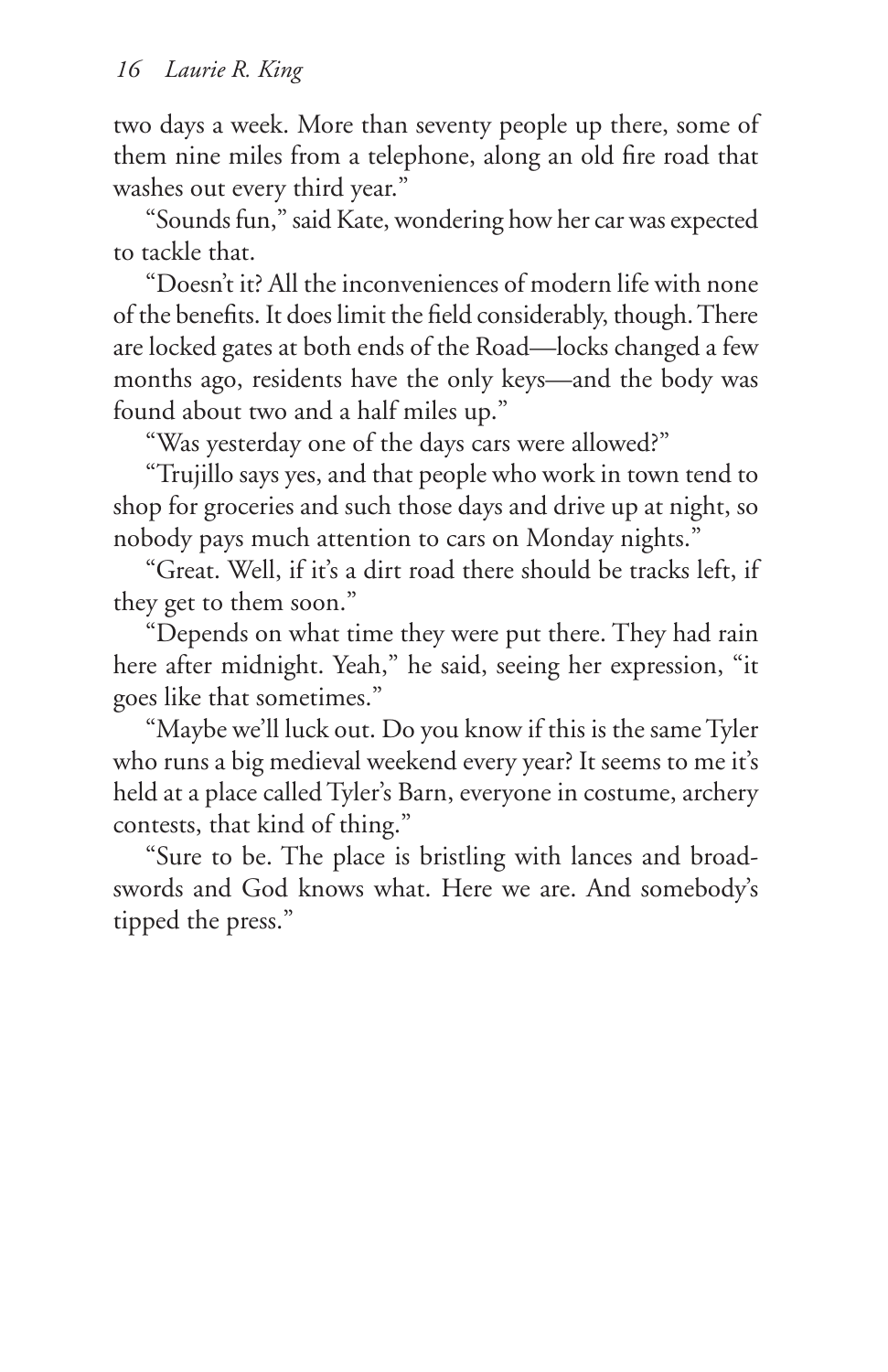### Chapter Two

It was an impressive sight, despite the ominous and growing cluster of press vehicles lined up on the seaward side of the paved road, from beat-up sedans to two shiny vans whose letters proclaimed their channels and whose silver mobile transmitters jutted toward the lowering sky. Tyler's Barn sat on the edge of a twenty-acre clearing, which at this time of year was green enough to be called a meadow. Two huge, pale horses turned their rumps to the human fuss and grazed. Hills covered in redwoods rose dramatically beyond. There actually was a barn, though from here it was nearly hidden behind a big, old wooden house (lodge was the word that came to mind) and a vast, open-sided shed with a rusting, corrugated metal roof draped with leafless vines. The shed seemed to be filled with automobiles and farm machinery, but from the Road it was nearly obscured by the high wire fence, intertwined with more bare vines, that had lined the Road for the last few miles and that continued solidly around the next curve, broken only, Kate saw now, by three gates.

The first gate was a simple, sturdy metal affair wide enough for a truck, and from it the double ruts of a dirt track climbed through the meadow to disappear into the trees. The gate was mounted on a pair of what looked like telephone poles, from which was suspended a tired wooden sign, the width of the gate, which proclaimed this as TYLER'S ROAD. A heavy chain and padlock held the gate shut, and a man with a uniform and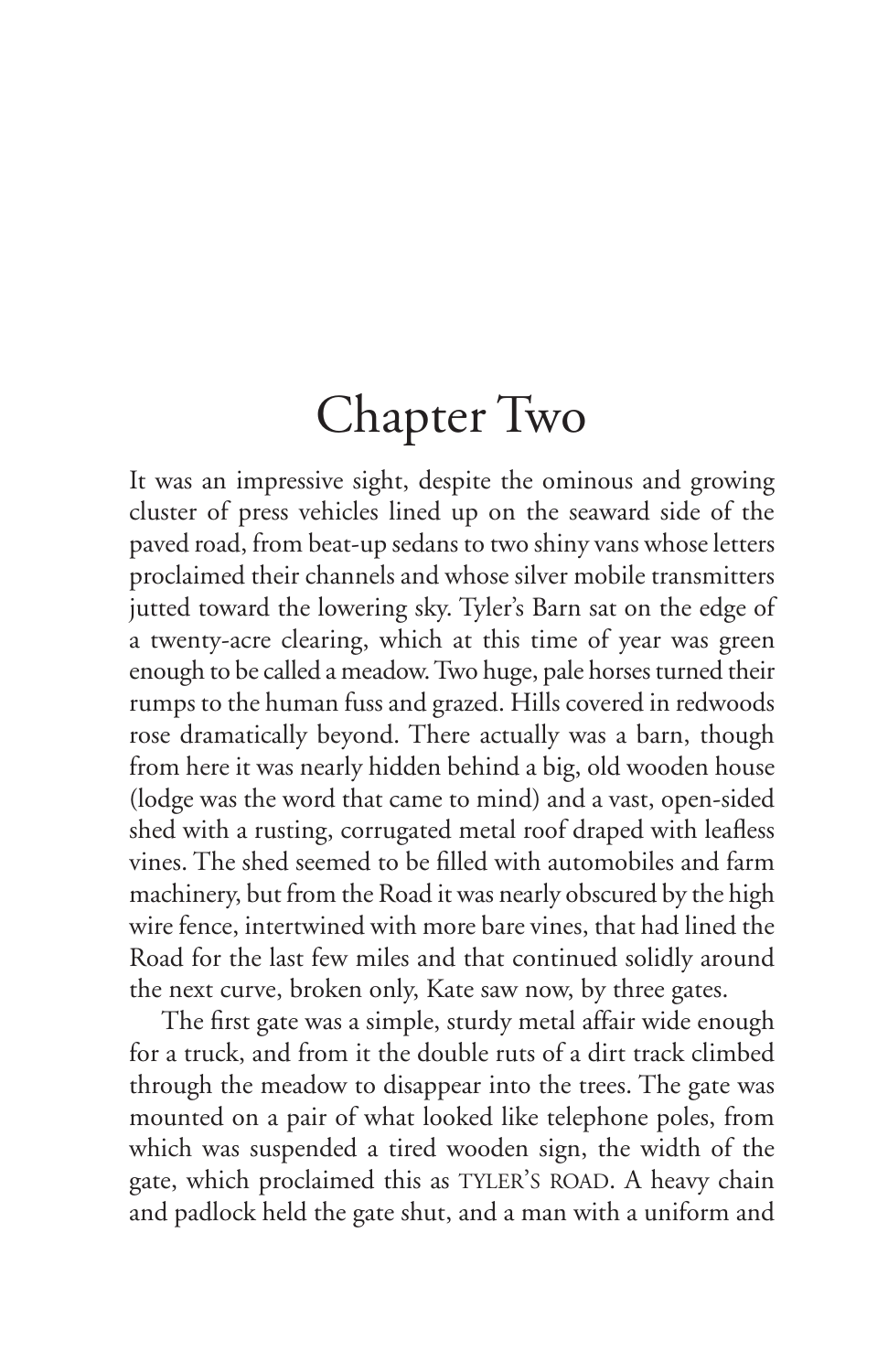regulation rain slickers, sitting in a police car, ensured it stayed that way.

A quarter of a mile down the Road they came to a second gate. This one was simple, low, and wooden, graced by an archway and more vines (some leaves on these—were they roses?), tastefully accompanied by another large uniform and slickers. The third gate was metal like the first, but twice as wide, and opened into the barn's yard. At Hawkin's directions Kate turned into this gate, which was standing open, and held up her ID. The guard waved them through into an acre or more of gravel, a rough triangle edged by the long shed, the house (which was even larger than it had appeared from the Road), and the sprawling barn, to which sheds and lean-tos of various shapes, sizes, and eras had been attached like barnacles to a host shell. She pulled up next to the house, and a slim young man in a beautifully cut gray suit emerged from the door of one of the barn's appendages and trotted across the gravel to greet them.

"Morning, Inspector Hawkin, and you must be Inspector Martinelli. I'm Paul, Paul Trujillo."

"Casey," she offered in return. His handshake was trim like the rest of him, his hands neat, his dark eyes friendly under black, carefully tousled hair. At the moment the wouldn't-youlike-to-run-your-fingers-through-my-hair effect was flattened somewhat by the thousands of tiny pearls of light rain, but Kate could see the intent.

"So, Trujillo, what do we have so far?" Hawkin asked, and the three of them drifted across to the isolation and shelter of the car shed for Trujillo to give his report. Kate was amused to see him actually squaring his shoulders a fraction as if Hawkin were his superior officer rather than officially his counterpart.

"I just got down from the scene about ten minutes ago myself, but Tyler seems to have things here under control. He's giving us three rooms downstairs to take statements in, and the residents are beginning to come in. He's even doing us a lunch."

"What did you find at the scene?" Hawkin demanded, waving away these housekeeping chores impatiently.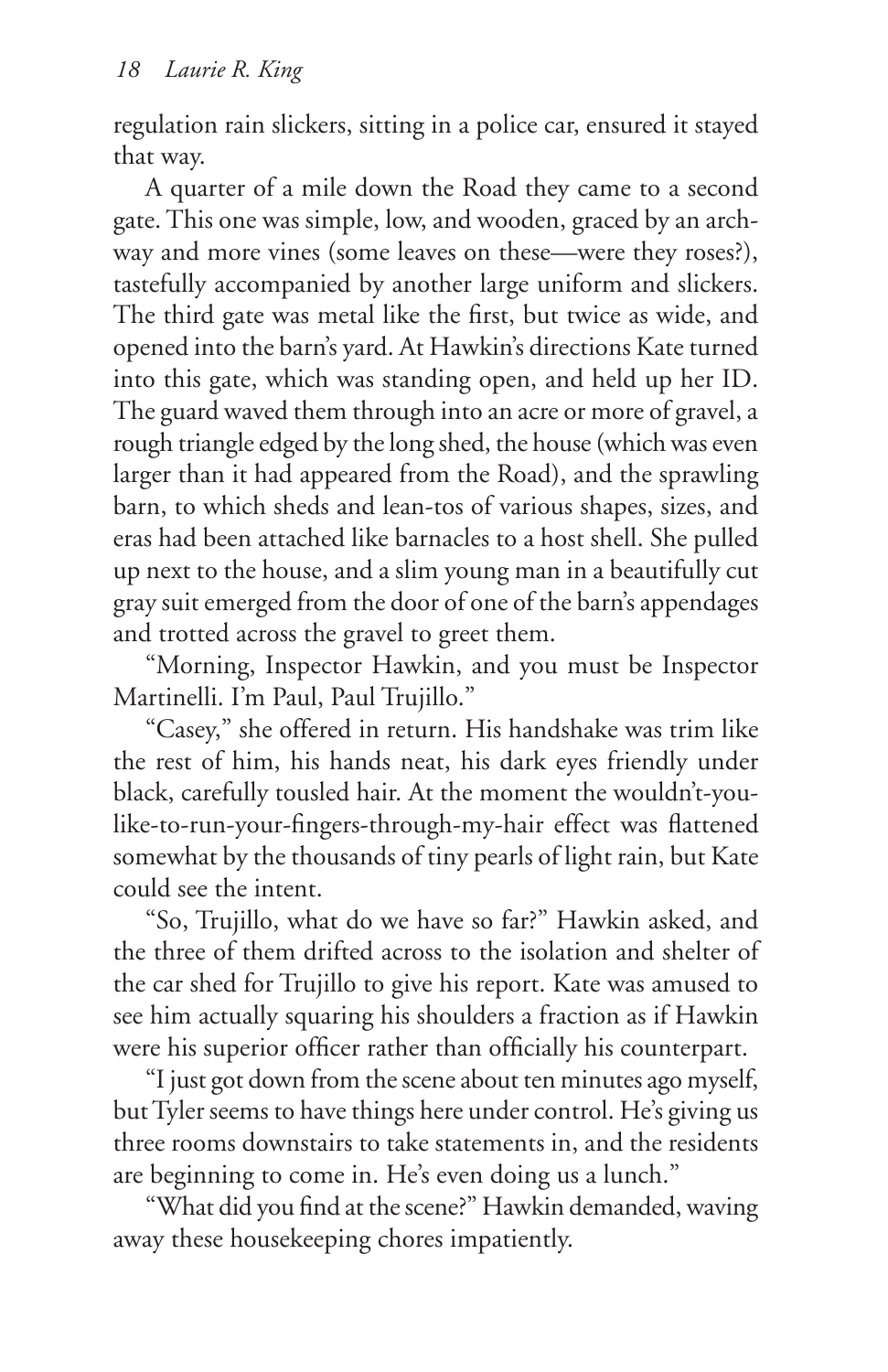"My preliminary findings are being typed up now, you'll have them before you leave, and I told the Crime Scene people not to move anything until you'd seen her. Basically, though, the Medical Examiner estimates the time of death between one and five yesterday afternoon. Strangled, like the others, by a strong right hand of average size. No mutilation, no signs of sexual…no signs of molestation. The Examiner had to leave, but she said she'd be available this afternoon if you want to talk to her. She'll also try to get the autopsy speeded up for us, maybe tomorrow morning. She said to tell you not to expect any surprises."

"Do we have someone who can test for prints on the body?"

"We did that first thing, sir. The Kromekote cards drew a blank, but the Magna brush test gave one very rough partial on the right index finger, from just under her ear."

"More than we got from the other two. Maybe the lab'll get lucky and find some fibers. Have the parents been notified?"

"Yes sir. They'll be at the morgue later to make a positive ID, and they want to talk with you then, they said."

"I'll bet. Tell them I'm occupied up here. No, don't say that, they'll drive up here and we'll have a circus on our hands. Tell Mrs. Donaldson I'll telephone her tonight at her home."

Trujillo pulled a maroon leather pad from his trouser pocket and a gold pen from inside his jacket and made a note.

"Deputy Harris will be at the morgue, too—" he began. "Who?"

"Harris, the man in charge of investigations from Santa Clara County. If she died there, which the doc thought likely, there's the question of jurisdiction."

"God, you'd think they'd all be wanting to give it away, and instead of that we've got four counties fighting for it. I'm surprised the FBI hasn't grabbed it away from us."

"Well, sir, Agent Pickard has been—"

"Oh, Christ, Pickhead himself is in on it now, is he? Okay, let's see." Hawkin put his thumbs through his belt and drew in a deep breath of air that carried equal parts of salt, evergreen tree, wet rust, and fumes from the van generators across the way.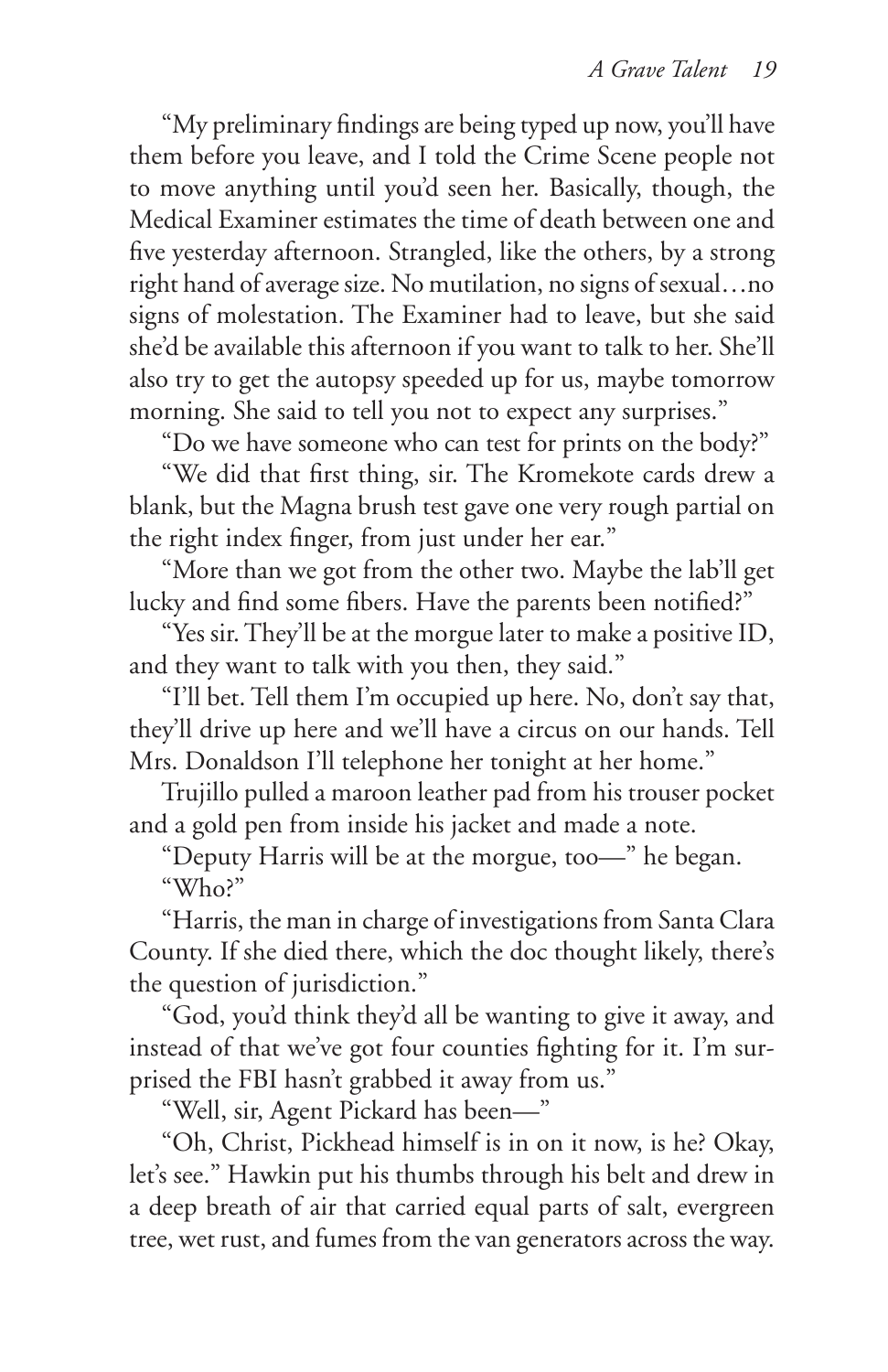"Right. We'll arrange a meeting with you, Martinelli, and me, and Alameda, Santa Clara, the FBI, Uncle Tom Cobbleigh and all." Trujillo made another note. "Let's just hope we can keep Mrs. Donaldson out of it. Tell them all that I want them to bring complete reports to the meeting, so we're not just making noise. We'll want the postmortem results, the Crime Scene findings, and anything the lab has ready. Also the complete interviews with the families and all the neighbors of all three girls, diagrams of the kidnap sites, and psychological profiles of all three victims."

Trujillo looked up, aghast.

"But, that'll take days."

"So much the better. Now, what can we give Pickhead to keep him out of our hair? Ah, VICAP. Tell him I want a list of every child dead or kidnapped across the country who fits the description of our three. Limit it to the last ten years. I also want a detailed profile of the killer. Have you ever talked to VICAP, Casey?"

"I submitted a case to them last year."

"The Violent Criminal Apprehension Program," he mouthed scornfully. "Submit the completed form to your local Criminal Profile Coordinator, who forwards it to the Behavioral Sciences Investigative Support Unit, who feed it into the Almighty Central Adding Machine. And do you know what the profile will read? 'White male, middle income, above average intelligence, grew up in a dysfunctional family, juvenile record of minor crimes involving fire-setting and cruelty to animals, may or may not be married, all his neighbors find him likeable but quiet.' End quote."

Kate wondered if she was expected to say something along the lines of, "Remarkable, Holmes!" It was just a bit too easy to mock the FBI's profile system, which, give it credit, occasionally pulled off a real coup of identification. Hawkin seemed to realize this, because he shook himself and subsided, and cleared his throat.

"As I was saying. A meeting of all and sundry when we have the paperwork together. Use the word 'brainstorming,' Trujillo," he directed. "They'll like that. Press conference so we can all prove to the taxpayers how busy we are. Find out how long it's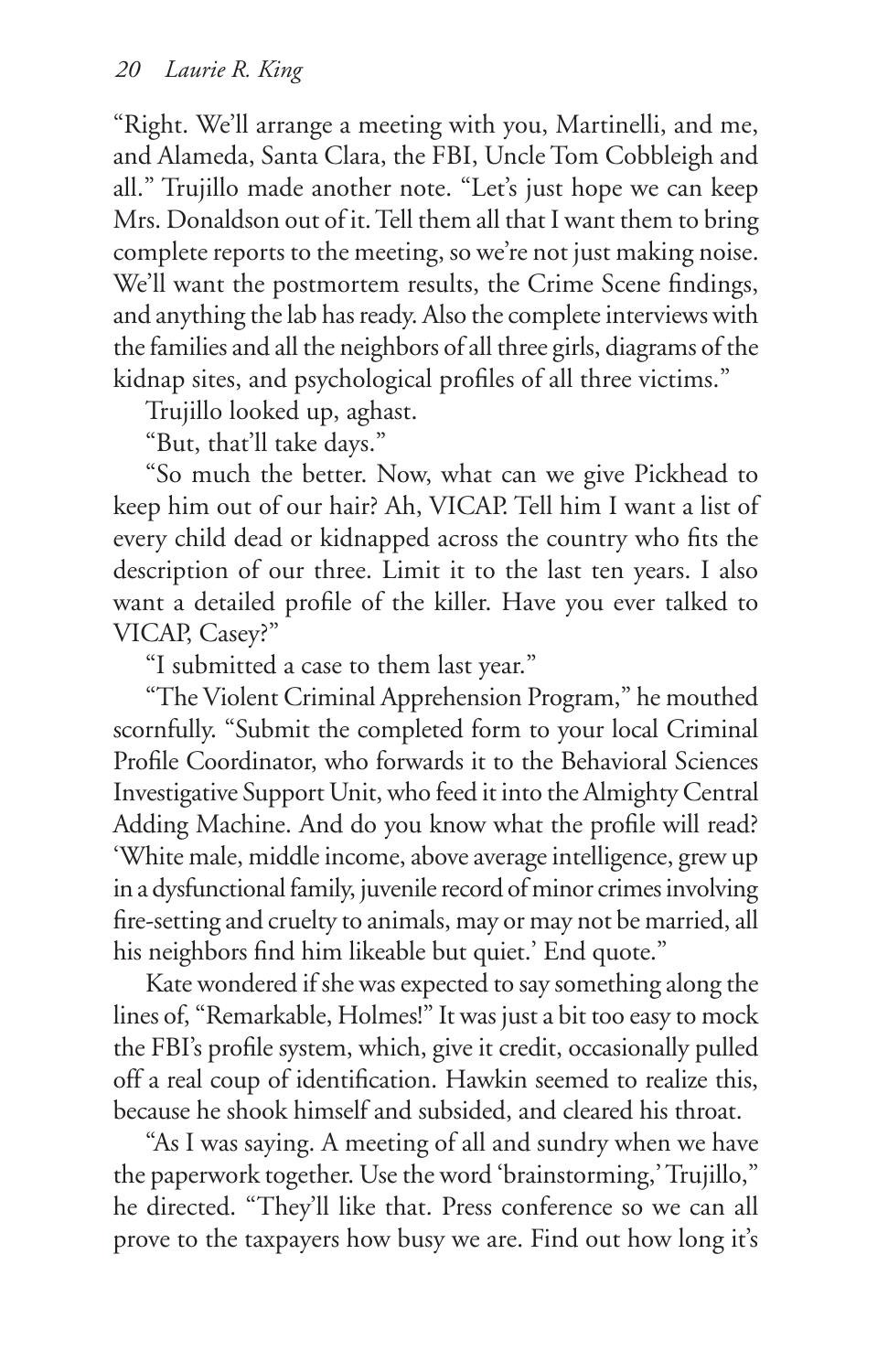going to take them to assemble their reports, and I'll work it in. Thursday or Friday, the early afternoon."

"Great," said Trujillo, and snapped his notepad shut. "Did you want to see Tyler now, or go straight up to the scene?"

"I'd better see him first, it'll only take a minute."

"He's in his workshop, around back of the barn."

"I know where it is," said Hawkin, and walked off across the gravel.

Kate and Trujillo followed him through the door into the little building, where two men looked up from their contemplation of the object on the workbench in front of them. For a wild instant Kate thought it was a dismembered arm, until her eyes took in the metallic gleam and she recognized it as the detached arm of the suit of armor that stood in the corner. The Japanese man remained seated, but the other, older man stood up and, wiping his hands on a white cloth, came around to meet them. He was a small man, barely taller than Kate, about forty years old, and he moved with a heavy, twisting limp. His shoulder length hair, brown streaked with gray, was gathered into a ponytail, and his beard was trimmed low on his jaw. He wore a loose homespun shirt, more nearly a blouse, tucked into faded but ironed blue jeans, and soft leather boot-moccasins on his small feet.

"Hello, Inspector Hawkin," he said. "I cannot say I am exactly glad to see you again, considering the reason you're here, but you are welcome."

"Thank you, Mr. Tyler. This is my assistant, Inspector Casey Martinelli. I appreciate your allowing us to bring half the county to your house."

Tyler waved it aside. "The house is used to it. Some of the residents are setting up the tables Paul asked for. I left it to them; hauling furniture around isn't my specialty, and I had to come out here and get Toshiro started." He looked embarrassed. "I would have asked him to come some other time, but I made the arrangements months ago for him to be here, and I couldn't reach him this morning to cancel them. I hope it doesn't—" He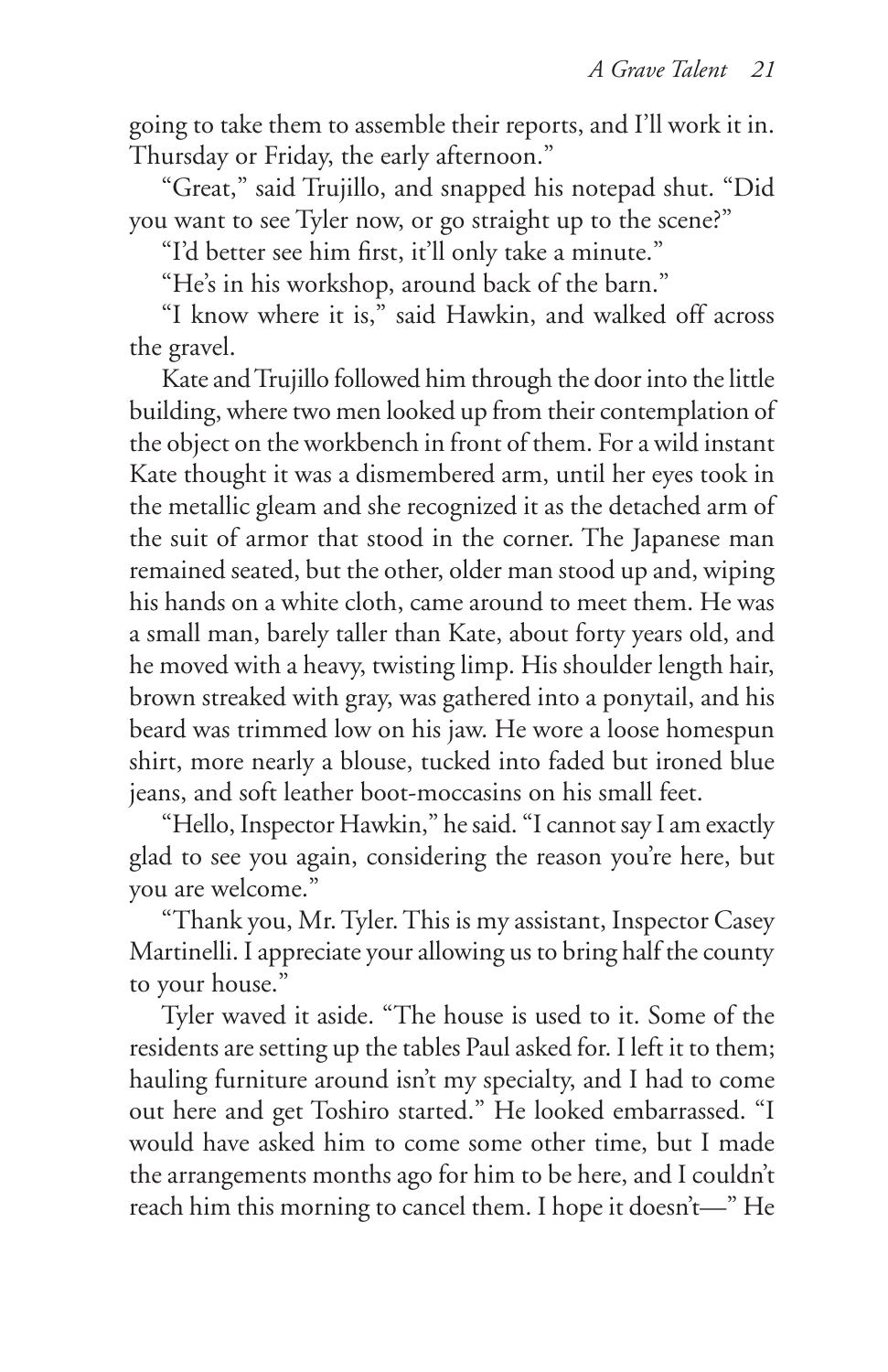broke off, though Kate could finish the sentence in her head: "—seem callous."

Hawkin spoke calmly. "No, of course not, no reason for everything to come to a halt. You go on with it. I have to go up the Road now, but I'll need to talk with you later."

Tyler looked relieved at this forgiving attitude, and Kate wondered if Hawkin was trying to soften him up. They left the two men and went back into the half-drizzle, and before they were out the door Tyler had resumed his conversation with Toshiro the armorer.

"It's the vambrace, you see, that binds when I raise my sword.…"

Hawkin took no notice but spoke unceremoniously to Trujillo.

"What have you got to take us up in?"

Kate was relieved that it was not to be her car that tackled the dirt track and stood with him as he looked past the obviously inadequate cars near the house and toward the shed, with its row upon row of bumpers fronting a mind-boggling collection of rust and dents—two, four, and six wheels, round bodies and square, old school buses, campers, pickups, Volkswagen vans and bugs—and half a dozen shapes covered tightly with dusty canvas shrouds.

"The county cars are all pretty busy but Tyler's lending us his wagon. It'll go anywhere."

He pointed to an object so large, so old, and so apparently immobile that Kate had assumed it was a display, useful for entertaining children, like the hulls of planes and trains that occasionally grace playgrounds. It looked thoroughly rooted to the ground, resting on cracked tires as high as Kate's waist, doors sagging, windows cloudy with the abrasions of the decades. It had once been red.

"That?" Hawkin stared in disbelief.

"Yes, it's great," said Trujillo with enthusiasm. "It used to be a fire wagon in the thirties, and Tyler keeps it up something great. Of course, parts are hard to get, and it won't go more than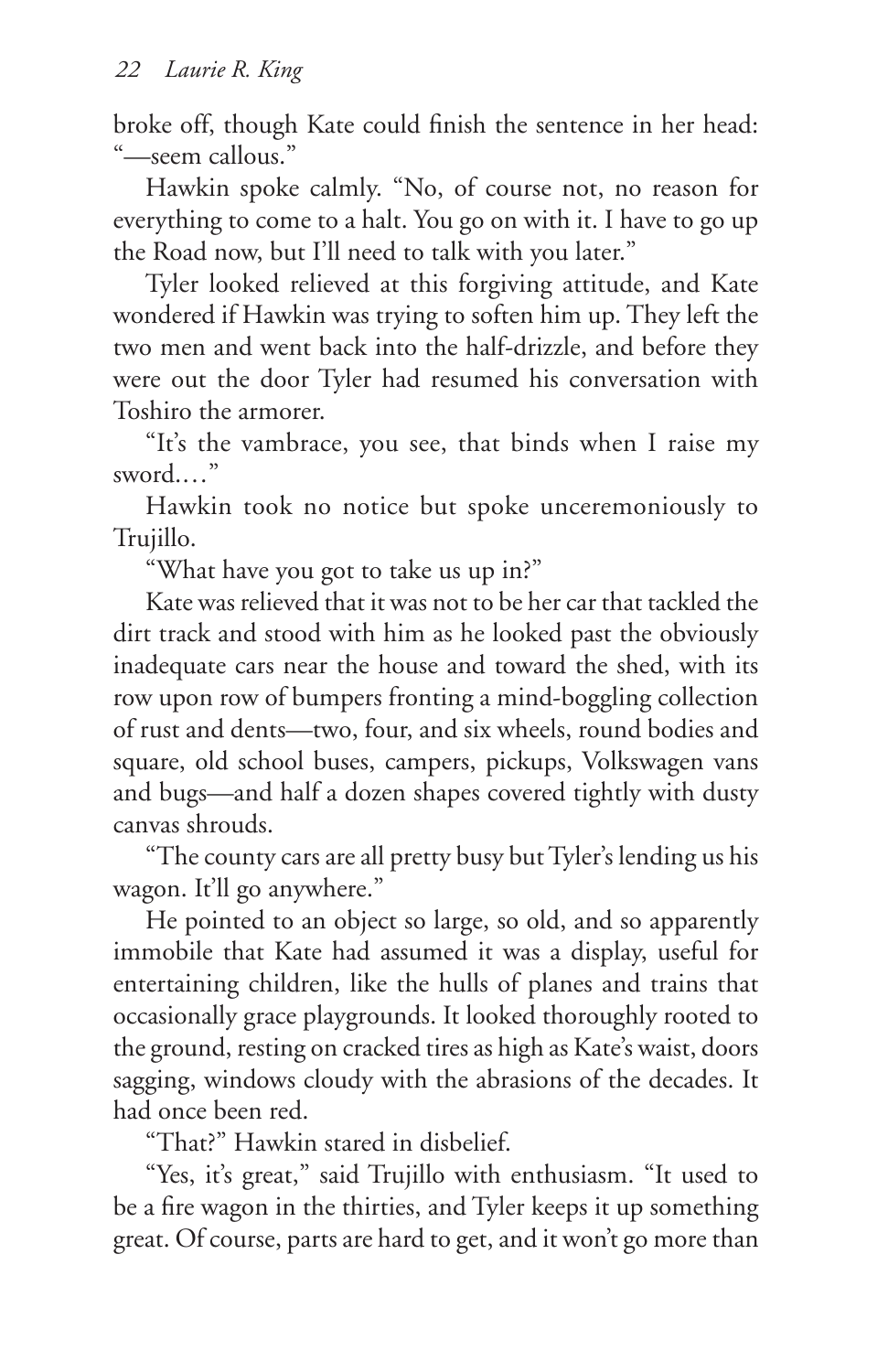forty without the doors flying open, but for getting up the hill there's nothing like it."

Hawkin turned his attention from the vehicle to the man.

"I didn't realize you knew him so well."

"Tyler? Known him for years."

"Maybe they should've put somebody else on this case, then."

Trujillo smiled gently. "Inspector, you'd be hard put to find a cop in the county who doesn't know Tyler and consider him a friend. It's a small place."

"I see. Okay, let's get on with it. Are you going to drive this thing?"

"Good God, no. Tyler wouldn't trust me with his baby. Mark Detweiler's the only one who's allowed to touch it. He'll be driving. Mark?" He went to the door and stuck his head inside. "Mark! Anybody seen Mark?"

After a few minutes of confusion a slow mountain of a man, gray braids reaching to the waist of his ancient jeans, plaid shirt hidden by a beard nearly as long, emerged to plant his heavy boots on the plank steps and survey the yard through a pair of smudged horn-rimmed glasses held together by a twist of wire and dirty duct tape. One gold earring glinted through the foliage.

"I'm coming," he rumbled. "Just hold your horses. Just wanted to use the john. Kinda fun to be able to flush." He grinned merrily at them, revealing a missing front tooth amidst the gray fringe, and climbed up into the driver's seat. Hawkin watched, openmouthed, as the man methodically tied the door shut with a hunk of frayed rope, jerked the window up with a pair of pliers and inserted a wedge to hold it almost shut, and fished around in the mends of his jeans for a pocket, from which he pulled a key.

"What's the matter, Al," murmured Kate as she climbed past him. "Didn't have such classy chauffeurs in Los Angeles?" He shook his head, once, and followed her into the back, Trujillo in front. With a roar and a massive cloud of blue exhaust the starter caught, and they rumbled out onto the Road, a leviathan among the minnows.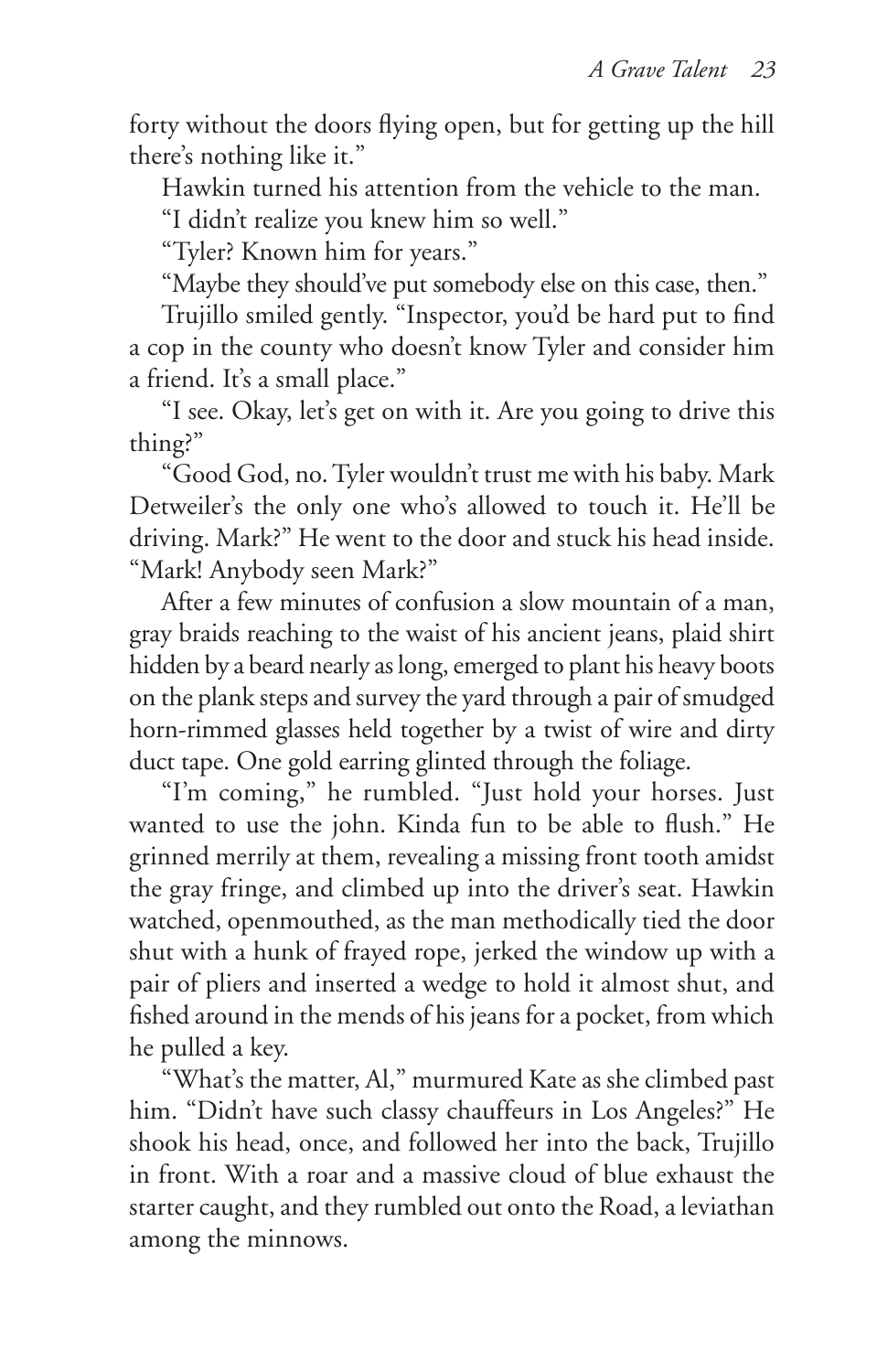#### *24 Laurie R. King*

The reporters would get some fine footage for their pain of turning out so early, thought Kate, and saw a scramble to record the parade of wagon, high-axled coroner's van, and the handful of lesser vehicles that brought up the rear.

Trujillo turned as they went through the gate and saw the expression on Hawkin's face.

"We do have the four-wheel drives, but they're both already up the Road. I didn't think you'd mind this thing, and we needed the others to get the teams up there and to go up notifying people. I hope you don't mind," he repeated, hesitantly.

"Oh, no, it lends the proceedings an air of dignified purpose, evoking the ponderous wheels of justice turning. Don't let me forget to use that for the news cameras, Casey, in case they missed the symbolism. It's quite all right, Trujillo, it serves to remind me of the unswerving support given us by our superiors. So encouraging."

Trujillo did not seem entirely encouraged by this response, thought Kate, straight-faced, but any answer was cut short as the wagon turned a hard corner and juddered to an abrupt halt that had all but the driver off their seats.

"Brakes work fine," was Detweiler's phlegmatic comment. The car face-to-face with their very bumper, filled with whitefaced passengers, reversed into a wide spot a hundred yards up the road. It was the county's shiny new four-wheel-drive car, and it contained three women, two men, and a gaggle of excited children, all of whom watched the procession in wonder. The uniform of the man behind the wheel did not look entirely fresh, Kate noticed, and she had a sinking feeling that her own khaki trousers would soon look the same.

"That'll be the second bunch, coming down," said Trujillo. "Like I told you on the phone, I don't know how many of them we'll persuade to come down to Tyler's, but we'll get as many as we can. This third body will shake them, especially the ones with kids, and they'll cooperate more than they might otherwise. Some of them, though, you'll have to just go see. There's six or eight who are real hermits. You'd need a court order to pry them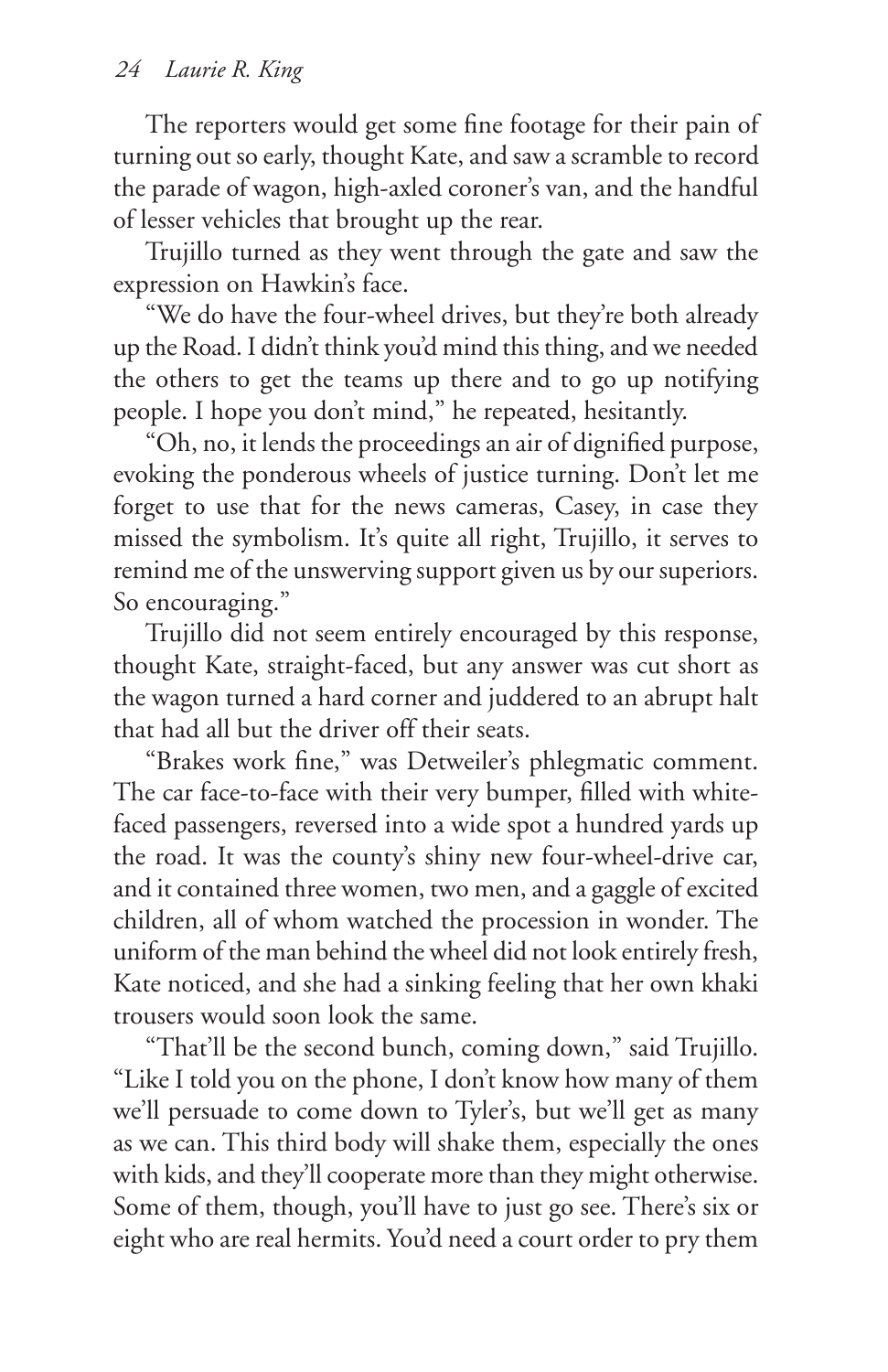out, and even then they might just walk into the woods for a couple of weeks."

"A nice, straightforward investigation, I can see now."

"It is a bit different from San Francisco. Sir."

"It's a bit different from anywhere."

"That was Tyler's original idea."

"Well, it succeeded."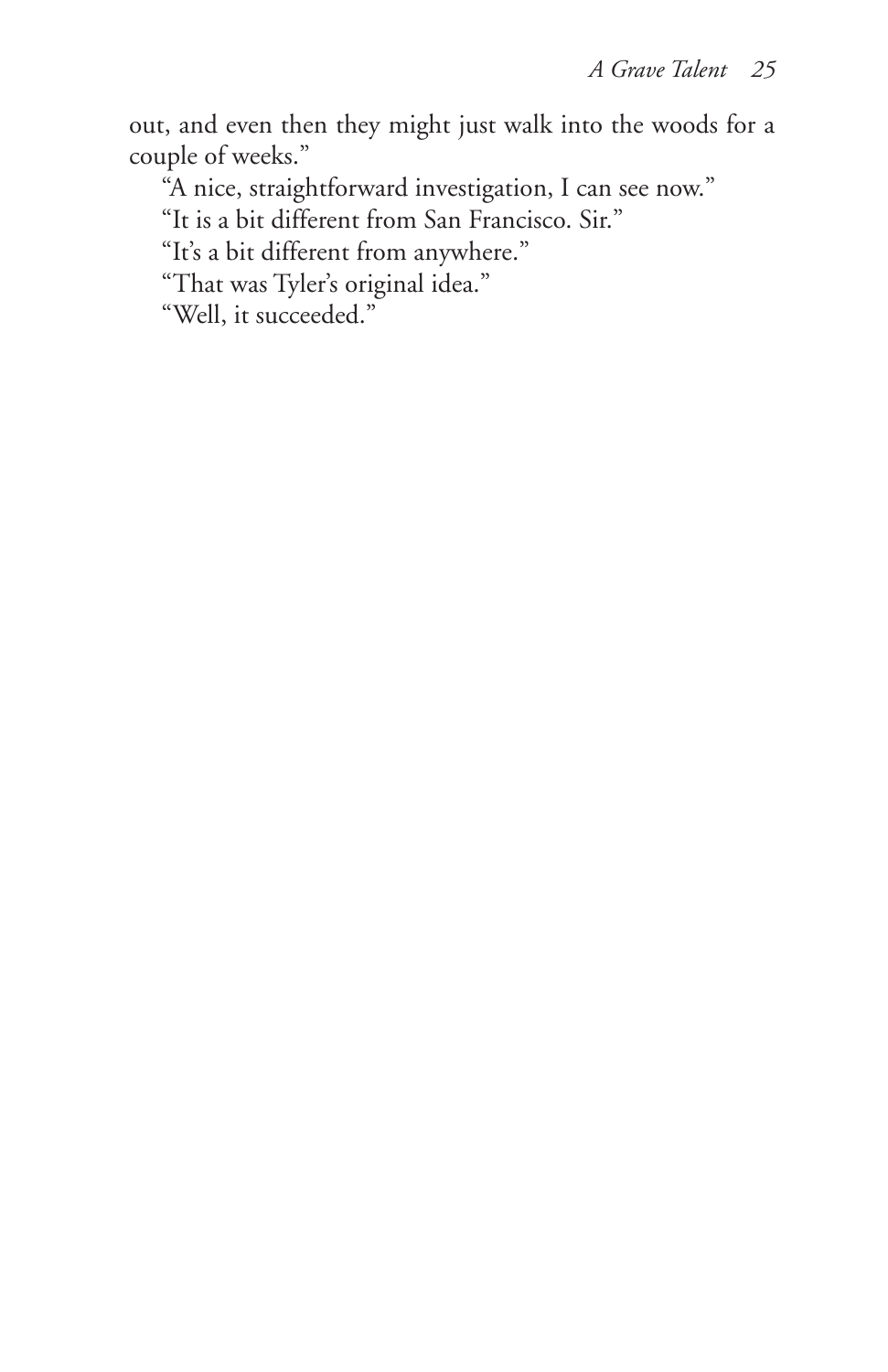### Chapter Three

Samantha Donaldson was small for her age, forty-two pounds at her last checkup, but she looked even smaller now, her thin body huddled into the rotten log that had stopped her from rolling down into the creek that ran, at this point, about fifty feet below Tyler's Road. Kate's hands wanted to reach out and brush the leaves from the tumbled hair, wipe the dirt from the surprised little mouth, close the puzzled eyes, but instead she took out her notebook to record Hawkin's remarks and allowed her eyes to avoid the child's neck.

A couple of hours later they stood watching as the lifeless object that had been Samantha Donaldson, hands wrapped in bags against any evidence her nails might be hiding, covered in dirt and leaves, having been prodded, examined, and photographed in ways it never would have been in life, was folded into the anonymity of a body bag. The men moving the tiny burden onto the stretcher were well used to death, but there was none of the customary easy black humor here.

"You okay?" asked Hawkin as the disturbingly small parcel was carried past them.

"I'm not about to faint, Al," she snapped. "I've seen dead bodies before."

"Yes," he said, responding not at all to her tone. "But a dead child is a terrible thing."

"Yes." And because his voice was honest and his own loathing lay openly on his face, she answered in kind.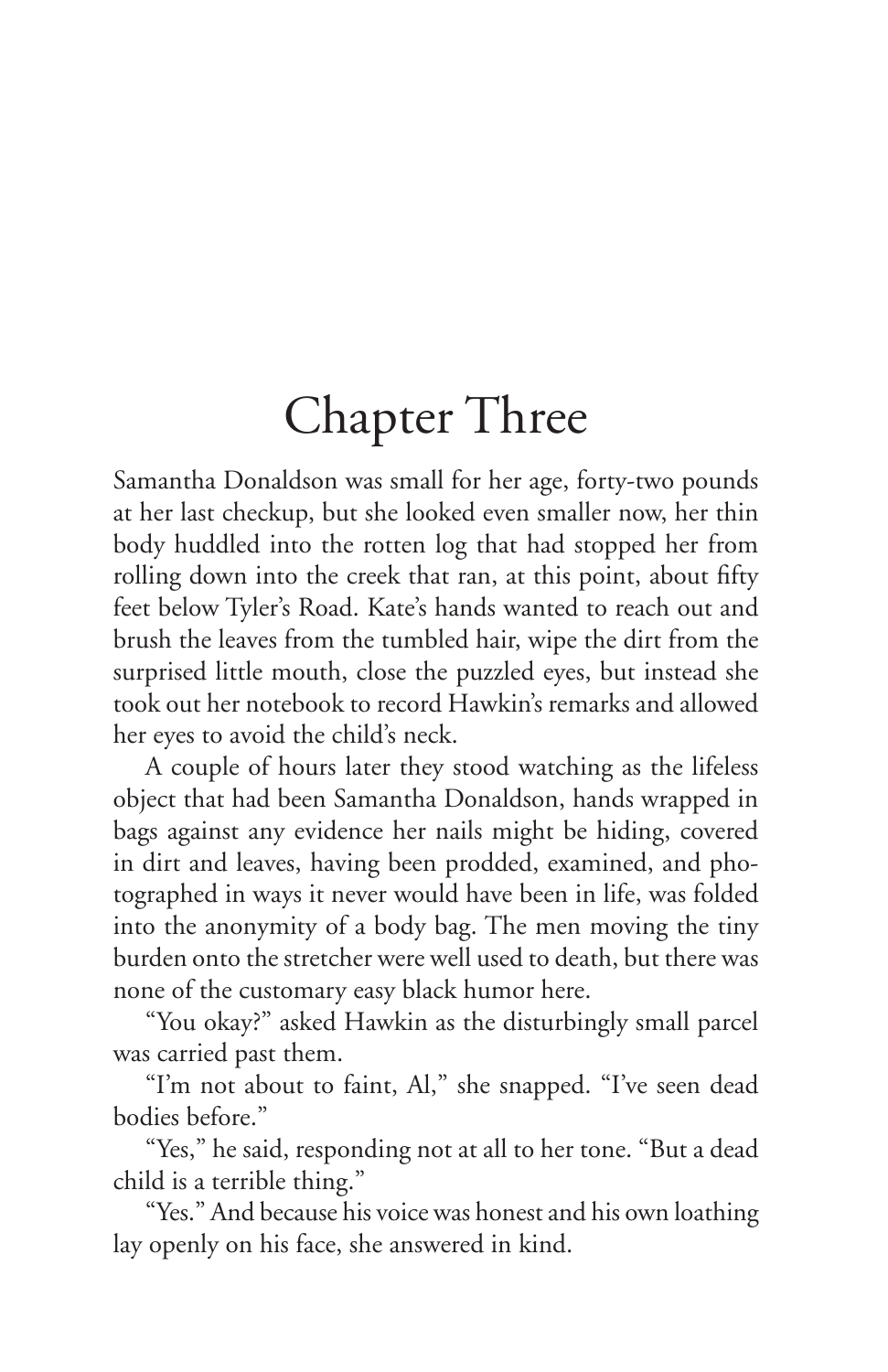"Yes, it's pretty awful. I probably would feel sick if it didn't make me so angry."

"You wouldn't be the first. The first dead child I had, I couldn't keep anything down for two days. Better to stay angry. Now, tell me where you think the murderer stood to throw her down there."

They found one vague ridge of mud that might or might not have been from the side of a shoe, braced to hurl forty pounds into the air. It was so beaten down by rain that it was impossible to define and could easily have been pushed up by a horse's hoof some days before. Other than that, there was a depressing similarity to the sites where the other two bodies had been found, and by the time the wet, aching team had finished their back-breaking examination of the hillside, they had accumulated a number of rusty tin cans; one broken Coke bottle, old; two buttons, one very old; a handful of odd bits of machinery; a half-buried car tire; a short length of ancient chain with a stub of leather dog collar attached; one cheap ballpoint pen, almost new; and an assortment of paper scraps, including a soggy matchbook from a bar in San Jose.

All that was much later, though. The doors slammed shut on the ill-filled bag that contained what had once been a little girl, the stoic team started down the hillside with their own, smaller, evidence bags, and Kate and Hawkin ducked under the yellow tapes and climbed back into the wagon.

"Back to home base?" inquired Detweiler.

"No, not much point in it yet." A couple with baby, child and dog trudged by, all in bright nylon ponchos. The woman smiled shyly, the child stared from the man's back. "They'll be drifting in for another hour or more. I want to see the Road again, up to the top, if this thing'll make it."

"No question about that," said the driver, sounding hurt. "She may be slow, but she's sure."

"Slow she is. Casey, do you have that map? I want you to make a note of the houses as we pass. It'll make things easier when we get back to Tyler's. Now, whose house is that?" Hawkin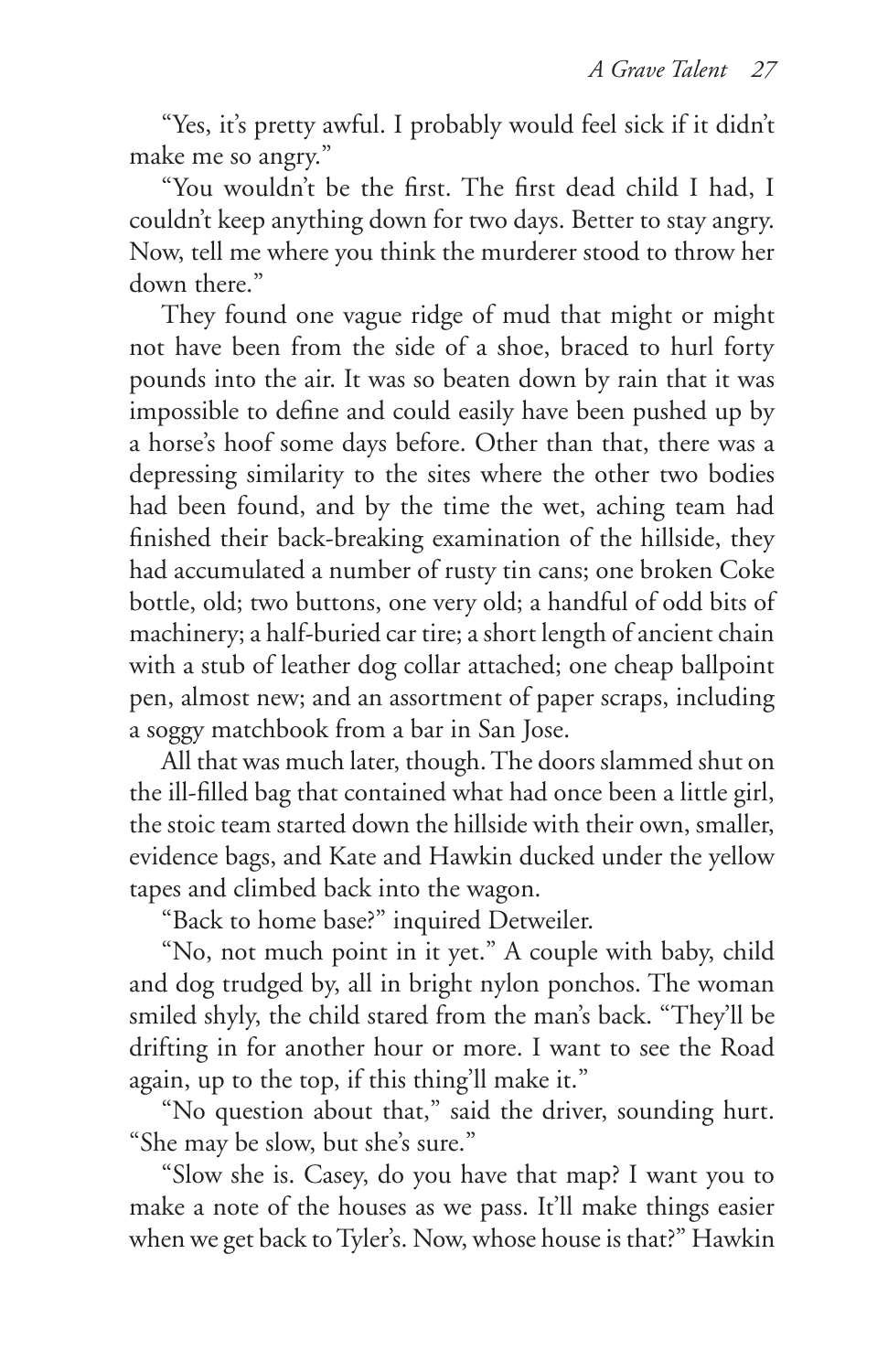pointed past the driver's nose to a shack near the Road, and Kate prepared to mark it on the map with her pen.

"That ain't a house, that's Jenny Cadena's goat shed." Kate wrote in the name. "Only now Harry Gustavson's using it to store the window glass for his house." She crossed out the first name, wrote in the second. "Come to think of it, though, Bob Riddle was staying in it for a while after his brother Ben threw him out. I wonder if he's still there?" He peered incuriously at the blank walls as they passed.

Kate looked at the map and sighed. "Anybody have a pencil?"

 $\Diamond \Diamond \Diamond$ 

Slowly they rumbled up the narrow, muddy road, stopping twice to let carloads of residents slip by and once to help change a county car's flat tire. Slowly they reached the upper end of the Road, guarded and heavily gated, and slowly they turned back. Just below the Road's summit Hawkin leaned forward and touched Detweiler's shoulder.

"Stop here for a minute, would you? Come with me, Casey."

The two detectives walked thirty yards back up the Road, rocks prodding the soles of their city shoes, and stood looking down at a tumble of rock and brush.

"That's where Tina Merrill was found. Her father had a heart attack last month, did you know that? Her mother's lost twenty pounds and eats tranquilizers, and her honor-roll brother is failing his last year of high school. The murderer dropped her here on the Road like a sack of garbage, and after a few days something dragged her off down the hill."

The hillside was nearly silent, with only a few birds, the click of the engine, their breathing. The sun came out and Kate began to feel warm, but Hawkin didn't move.

"What is he after?" he muttered, staring hard up the dirt track. He looked as if he were straining to look back three months, to see that day in late fall when a figure had carried its macabre burden down the road. "What is he doing?"

"I'm sorry, I don't understand."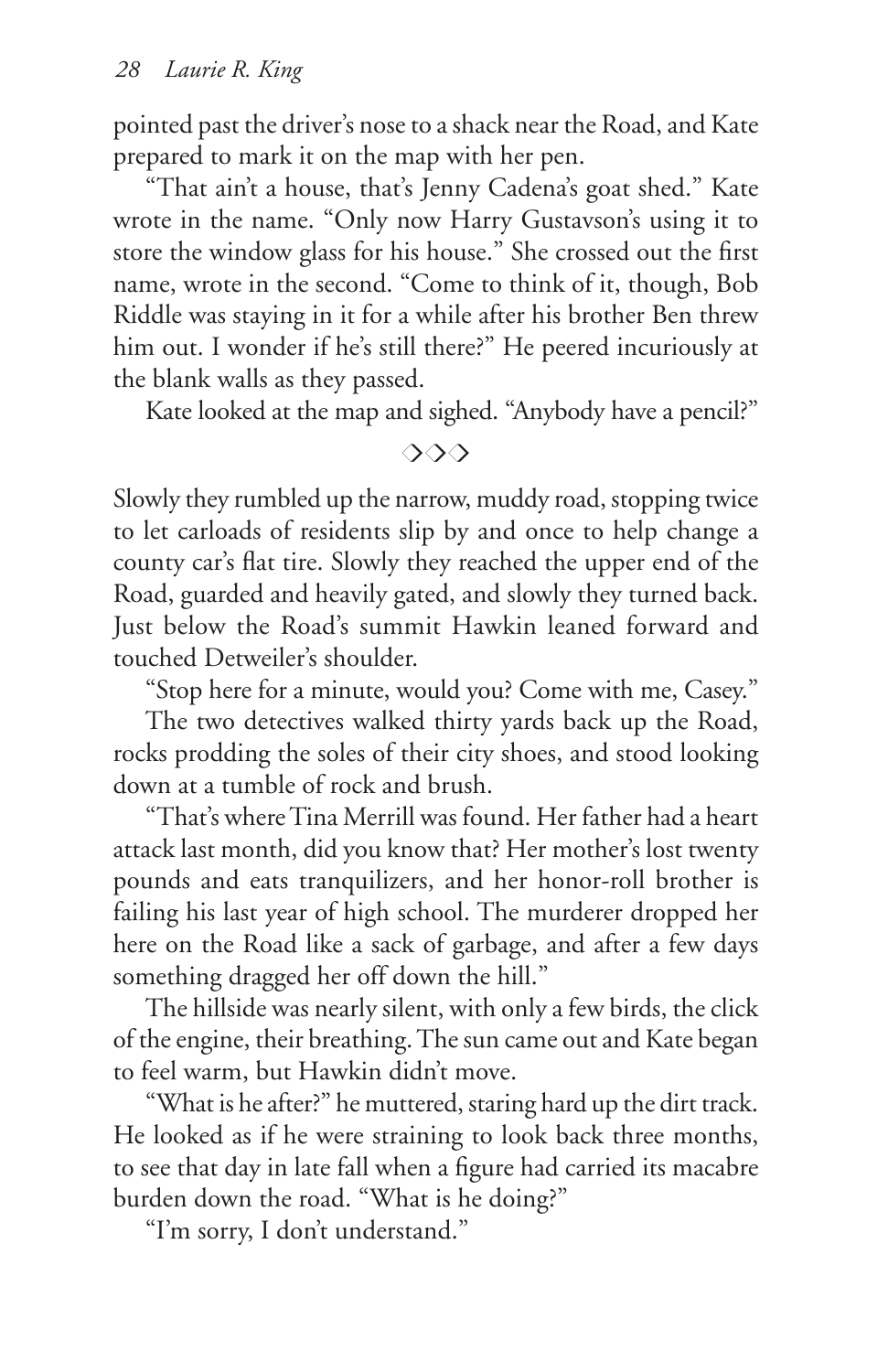"Neither do I. Neither do I." He suddenly looked at her, as if he had just noticed her presence, and began dutifully to explain.

"The bodies are unmolested; he's not the more obvious kind of pedophile. It isn't money; there's no ransom. He just picks them up, so carefully that so far he's been invisible, and strangles them. After that he removes their clothing and leaves them on or near Tyler's Road. Why here, a hundred miles from where he's picked them up? Why is he doing this?"

He cocked one eyebrow at her and turned back to the waiting behemoth, and though she knew he wasn't expecting an answer, she wished she could give him one. All that came to mind was, "So maybe he's a nut case," and that was so obviously inadequate that she said nothing and followed him meekly back down the rough surface that passed as Tyler's Road.

Five minutes later Detweiler stopped the wagon on a hilltop at a wide, clear area with, incongruously, a picnic table. The temporary, enthusiastic sunshine illuminated glimpses of the Road below them and revealed a wedge of the distant, turgid sea. A scattering of roofs and cleared fields peeped from the vista of dark redwoods. The occasional gleam of solar panels and two high-tech windpowered generators were the only indicators of the twentieth century.

"Nice, huh?" grunted Detweiler. "Tyler says he's going to build up here when he gets old and gray. I doubt it. He likes to be in the middle of things. Always will." He put the wagon back into gear and they lurched downhill, the engine whining now as it kept the ex-fire truck from flinging itself down to the sea. "Oh, yeah, I forgot old Peterson's place. It's up there, see the flag?" The flag was an old scrap of torn sheeting. "Up along that pathway. No, he doesn't have a drive. When he built the place he carried everything in by foot."

Kate wrote in the name Peterson and reflected that a housing inspector would have a grand time with the violations on this hillside. She said something of the sort to Detweiler, careful to avoid the impression that she was in any way connected with such a low breed of bureaucrat.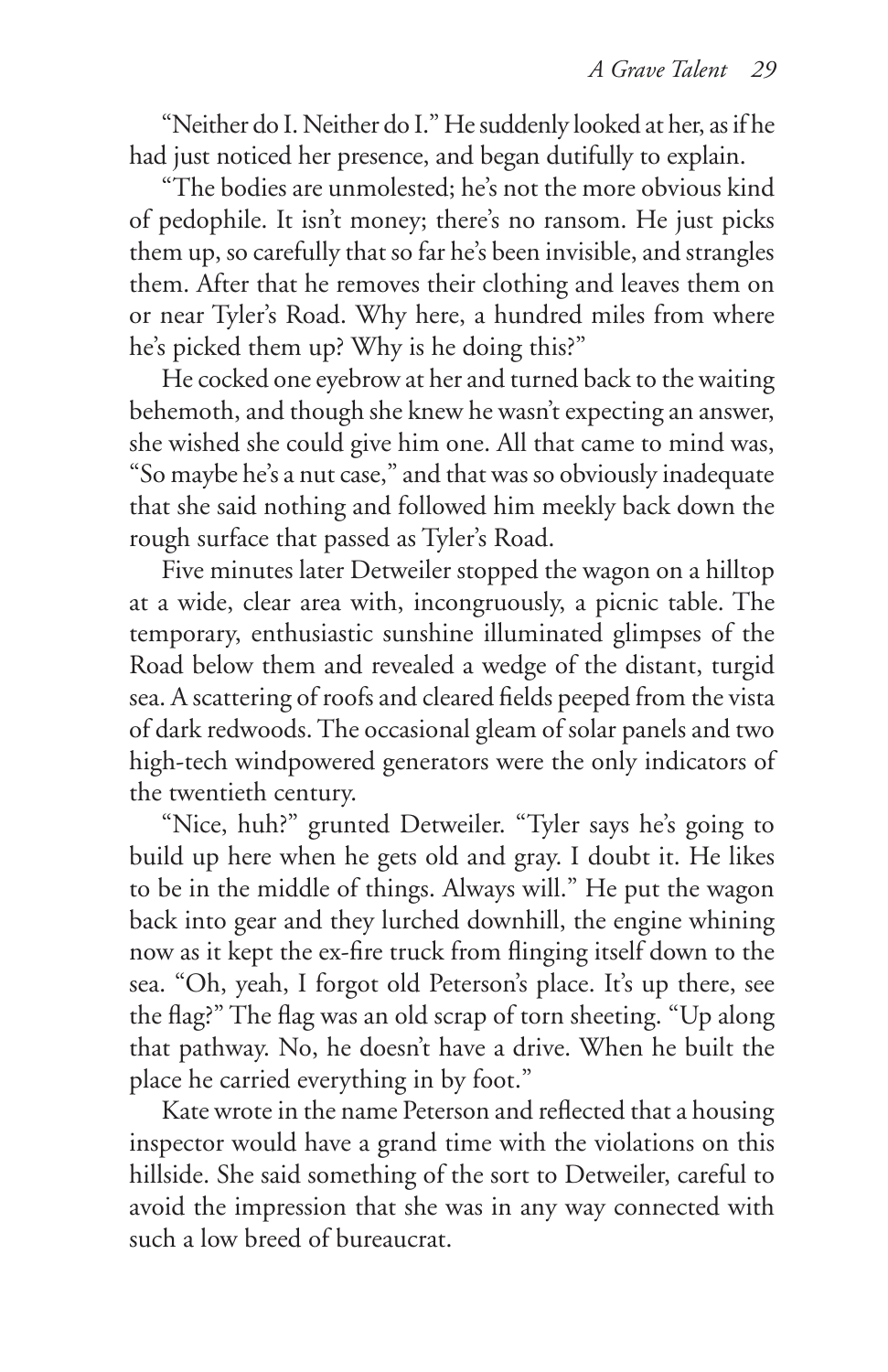"Oh, yeah, well, what they don't know won't hurt them. Actually there's been an ongoing war between Tyler and the county over the building regulations. At first they said that all the houses had to be wired for power, even if there wasn't any for miles. So there's half a dozen places with wall plugs and empty light fixtures, and kerosene lamps. Right now he's trying to get around it by having the whole Road made into an experimental, nonprofit organization. Has a state senator on his side; he may do it yet. That's Riddle's place, do you have that?" he asked Kate.

"Yes, Ben Riddle, whose brother Bob may or may not be there or in the Cadena-Gustavson goat shed-storage barn."

"Clear as mud, eh?" He laughed heartily, and Kate wondered if he ever ran out of clichés.

The litany continued to wind with the Road.

"That's Brother Luke's place. He and Maggie've lived there since Tyler first got the idea. He used to be a monk somewhere. Not now, though. They've got five kids. The Dodsons live there, funny place, real dark. Nice clearing in back for the ponies, though. Angie's little girl Amy loves her pony. And I told you about Vaun, way up there? She's an artist, real good one." Visions of castles and maidens with starry-eyed unicorns danced in Kate's head. "The Newborns—those little house things are for the pigs. And Tommy Chesler you know."

Coming down the mountain they stopped to pull the county car out of the creek bed into which its four driven wheels had taken it, and as they continued down, they picked up several parties of chattering hill folk who might easily have been going to a hoedown rather than to a murder interrogation. (What is a hoedown, anyway? wondered Kate.) Kate found herself wedged between Hawkin and a very large, damp young man who smelled of dog, and with an even damper and more fragrant baby on her lap. After ten minutes a high voice from somewhere in the front asked if anyone had Ivanhoe.

"Is that a disease?" wondered Kate aloud.

"It's my baby," the voice answered.

"Is it hairless and wet?"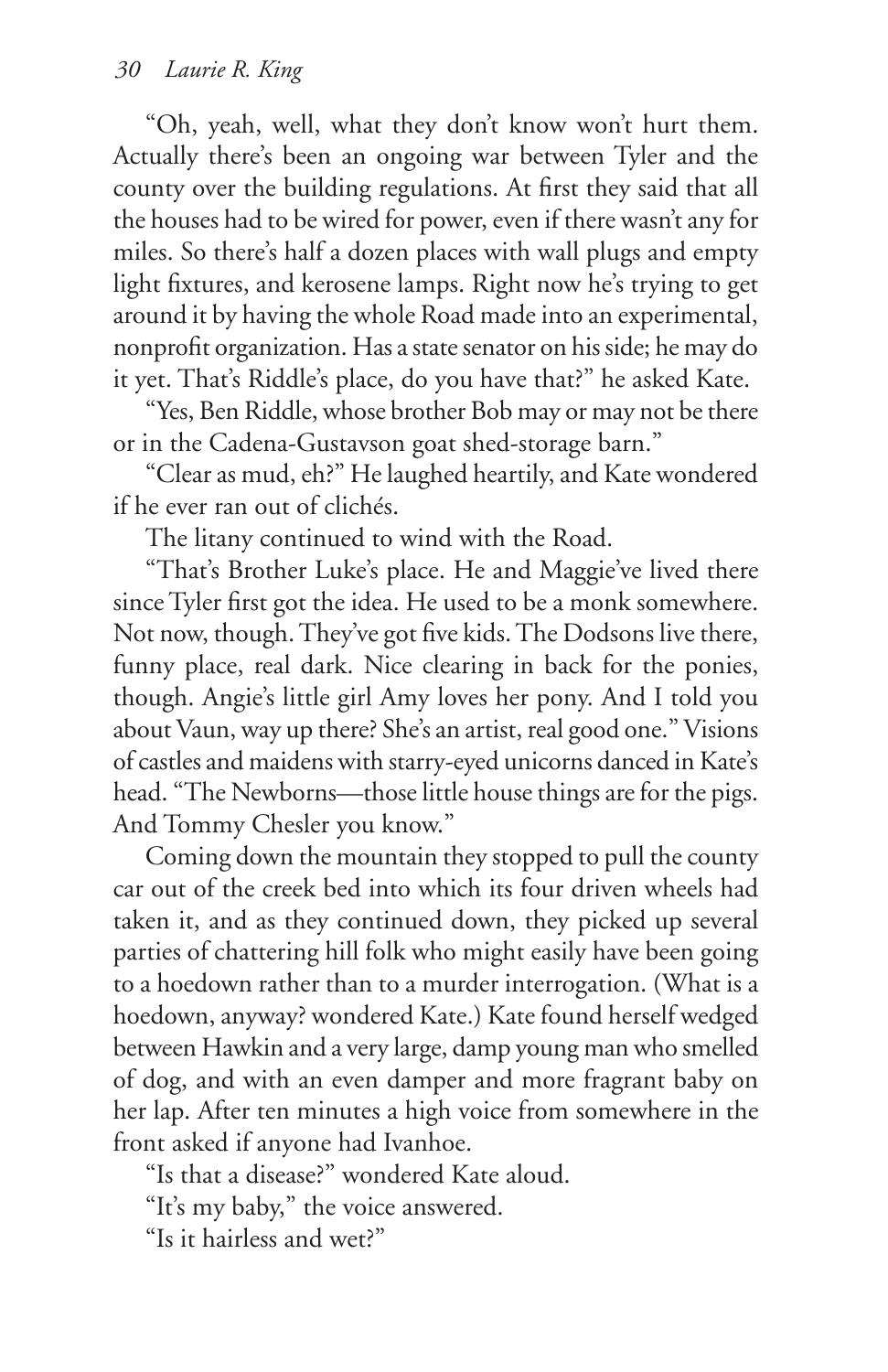"Probably."

"Then it's here."

"Oh, good. I just wanted to make sure he got in. You can keep him until we get to Tyler's."

"Thank you," said Kate gravely, and tried to decide whether the bouncing was from the ruts or from Hawkin laughing, and if the latter, what she should do about it. In the end she did nothing.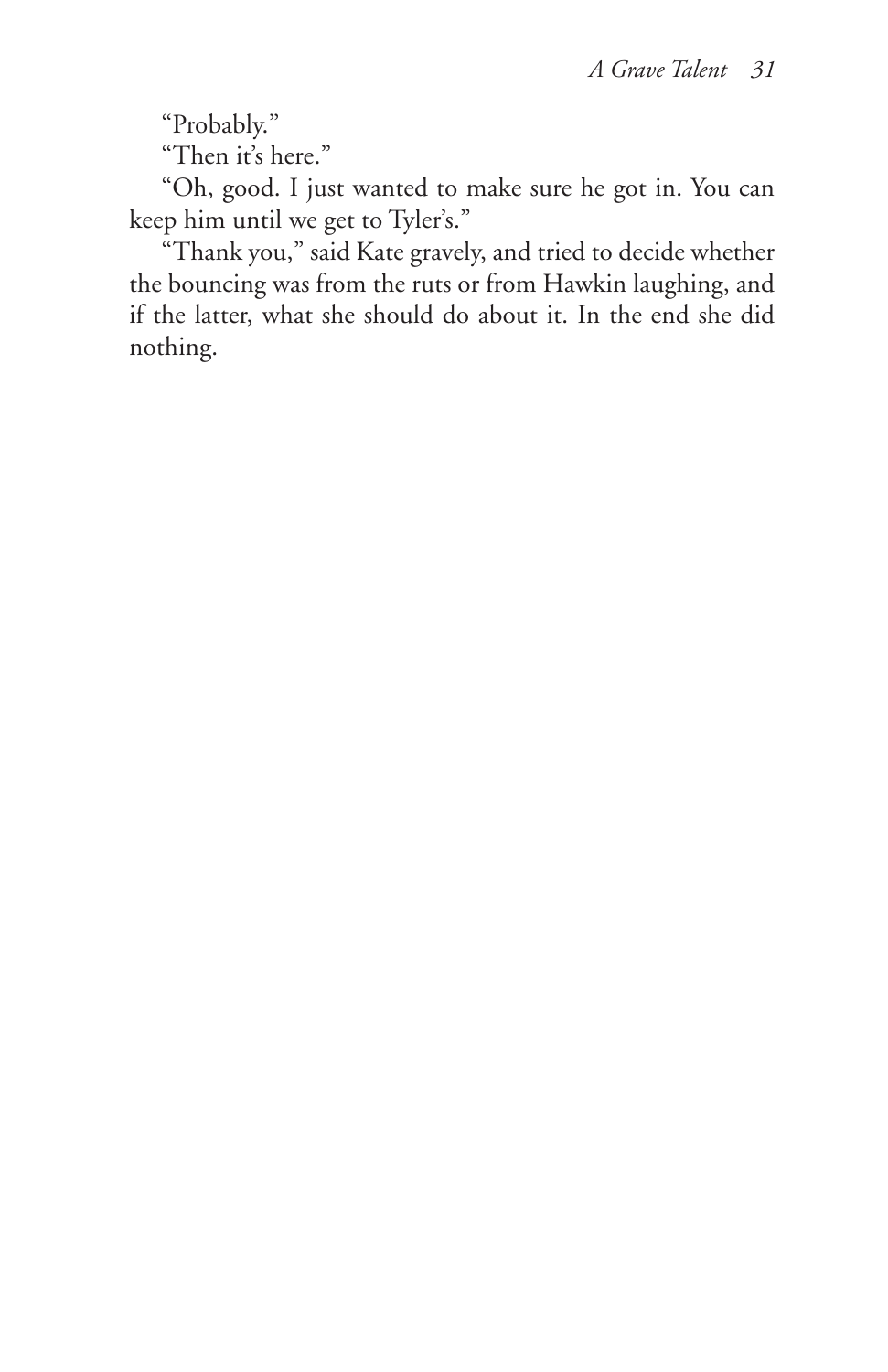### Chapter Four

The multicolored crowd that whirled in and out of the rooms in Tyler's house was like something from another world, or perhaps several worlds—part Amish, part Woodstock, part pioneer. Children ran yelling and shrieking among the knees and the furniture, dogs wandered in and were thrown out into the rain, the smells of bread and spaghetti sauce and wood smoke mingled with wet clothing, underwashed bodies, and the occasional aura of stale marijuana. Tyler had given the police three rooms downstairs, furnished with a motley collection of tables and desks, where they prepared to take statements. Kate stood in the main room—the hall—with its fifteen-foot ceilings and the floor space of an average house, and wondered how Hawkin intended to proceed with a murder investigation in this chaos. For the first time she was very grateful that he, not she, was in charge.

As if he had heard her thoughts Hawkin appeared at her elbow.

"As I said, a nice straightforward investigation. I'm going to talk with them, and I want you with me. Over at the fireplace." Within two steps he had disappeared, and Kate pushed through the throng in his wake, wishing that her mother had married a taller man. At the massive stone fireplace, beneath a display of broadswords that fanned out in a sunburst, they stepped up onto the high hearthstones and stood looking out over the sea of heads.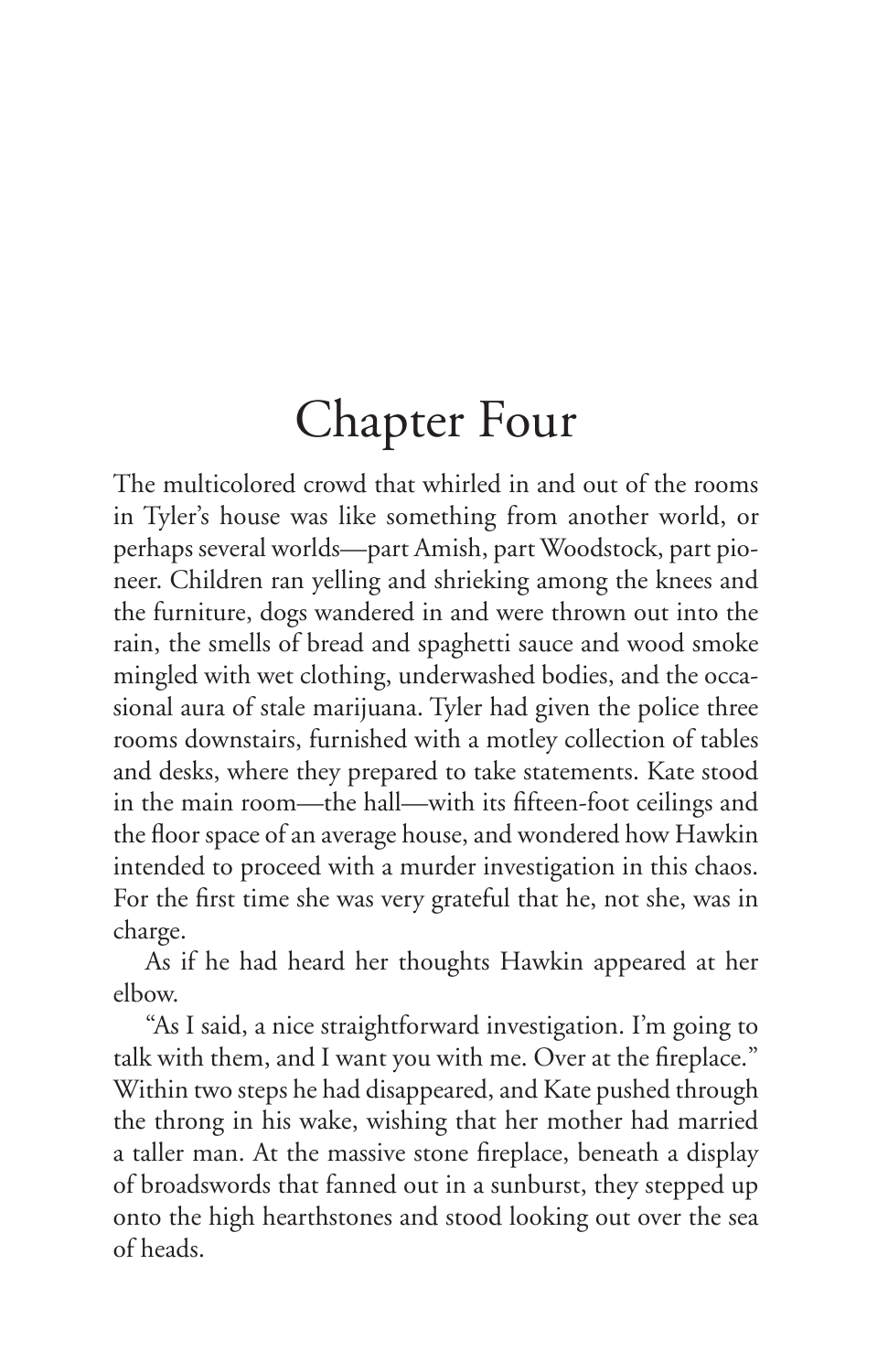"May I have your attention, please? Please, may I have your attention, there are a few things I need to say." He was not shouting, but he pitched his gravelly voice with a sharp volume that filled the room and reached into the adjoining doorways, and gradually faces turned in their direction and the battering pandemonium began to die down. Children were hushed, kitchen pans stopped crashing, and the assembled residents of Tyler's Road turned to hear what this necessary evil, this representative of oppression, wanted of them.

"Good morning, ladies and gentlemen. My name is Alonzo Hawkin. This is Casey Martinelli. As I'm sure you all know by now, we were sent down from San Francisco to coordinate the investigation into the murders of the three little girls whose bodies have been found in this area. I'd like to thank you all for coming down to Tyler's. I know—I have seen—what an inconvenience it is for some of you to get down here, but it is saving us a great deal of time, and after all, time saved may mean a life saved."

He had their full attention now. A small baby began to whine, and the mother settled it to her breast without taking her eyes off Hawkin.

"We are here to take statements from you in hopes that the pieces of information you give us can be put together and lead us to the killer. I don't need to tell you that the murderer is somehow connected with your Road. You all know that, and I expect that's why a lot of you are here. It is not nice to think that one of your neighbors might be linked to the murder of three children. Might even be that murderer." Eyes dropped, lips smiled nervously, and fear turned a crowded room into a lot of people trying not to edge away from each other.

"We are not here, I will say now, to worry about drugs, housing code violations, or who is sleeping in whose bed, unless of course any of those things are related to the murders. We may ask you about drugs or violations, but it's not what we're after. Any of you are free to choose the police officer you want to take your statement. Because there are so many of you to keep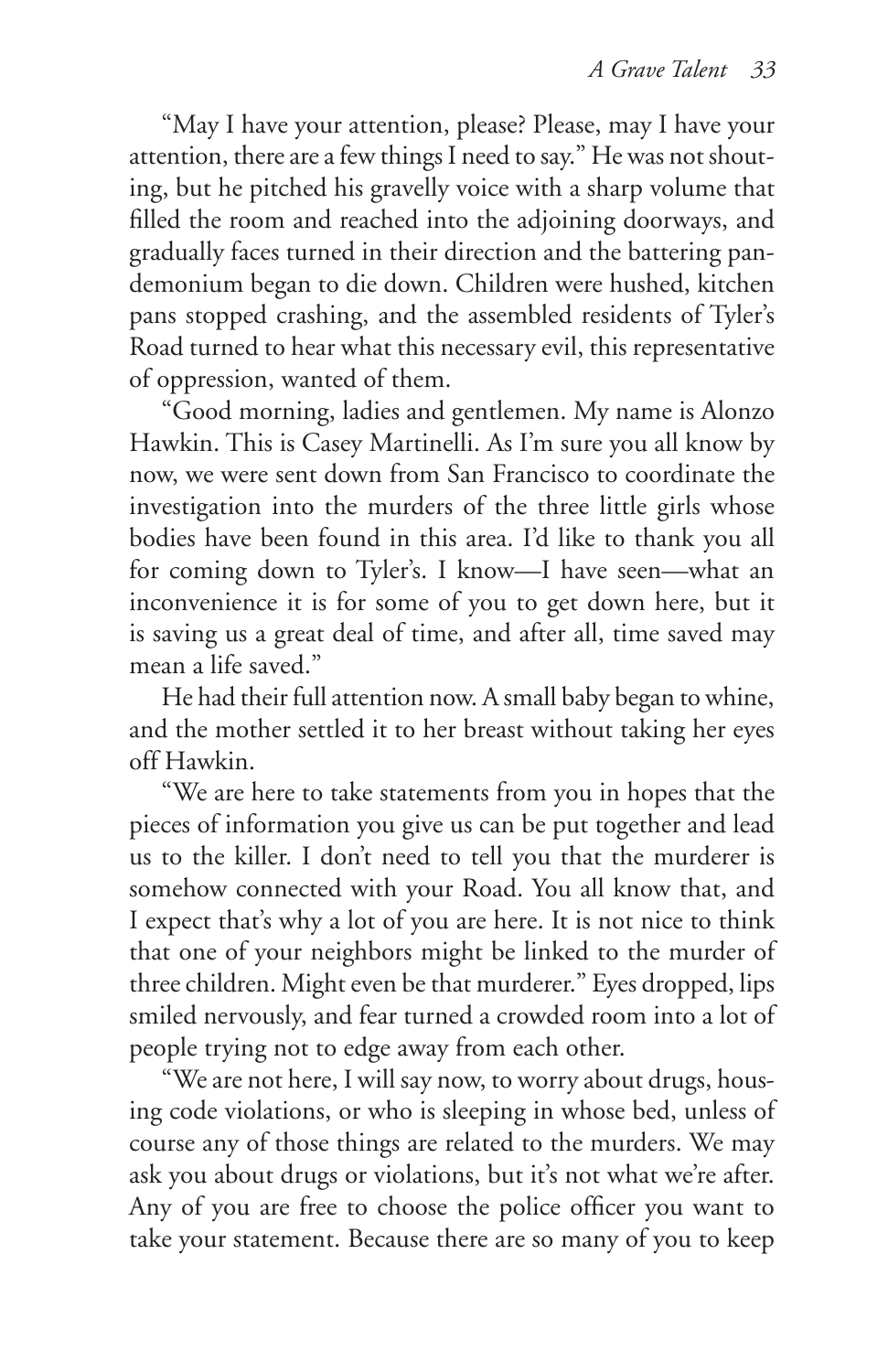straight we'd like to take your photograph with an instant camera and attach it to your statement. This is only to make things run more smoothly. You will be asked a series of questions, some of which may sound unnecessary or rude or just plain silly. Please answer them. None of us are playing games, and we're every bit as anxious to finish here as you are. From the looks of it," he added with a smile, "perhaps more so."

There was a mild commotion in one corner, and a little voice piped up, "—to have games, Mama? Is that what he said?" Grateful, nervous laughter skittered through the room, and Hawkin's smile broadened.

"That reminds me, you see that little man in the corner over there?" Heads craned, and an enormous man with extremely black skin and an inadequate uniform lifted an identifying hand. More laughter, now uncertain. "That's Sergeant Fischer. Bob Fischer hasn't seen his own kids for two whole days now, and if you want to send your kids to talk to him while you're giving your statements, he'd be absolutely overjoyed. He'll show them all his walkie-talkie and his handcuffs, but, Bob? Try not to lose the keys this time, okay?" Relaxed laughter now, which Hawkin gathered up in his final words.

"One last thing. I know it's a bit late for saying this, but I'd appreciate it if you'd not talk to each other about what you may have seen, or what someone else thinks they saw. Your statement needs to be yours, and yours alone. We'll sift it over, and if we need further information about something, we'll come and find you. There are seven of us here to take your statements, if you would please begin at that end of the room, take one set of forms for each adult. We'd better get started." He held them for a moment with his eyes. "Thank you for your assistance. There's some bastard out there murdering babies. I think you can help us find who it is. Thank you."

"Ever coach a football team, Al?" Kate murmured in his ear as the meeting broke up.

"What do you think I was doing just then?" he replied. "Take a desk. I'll let you know when I'm going to talk with Tyler."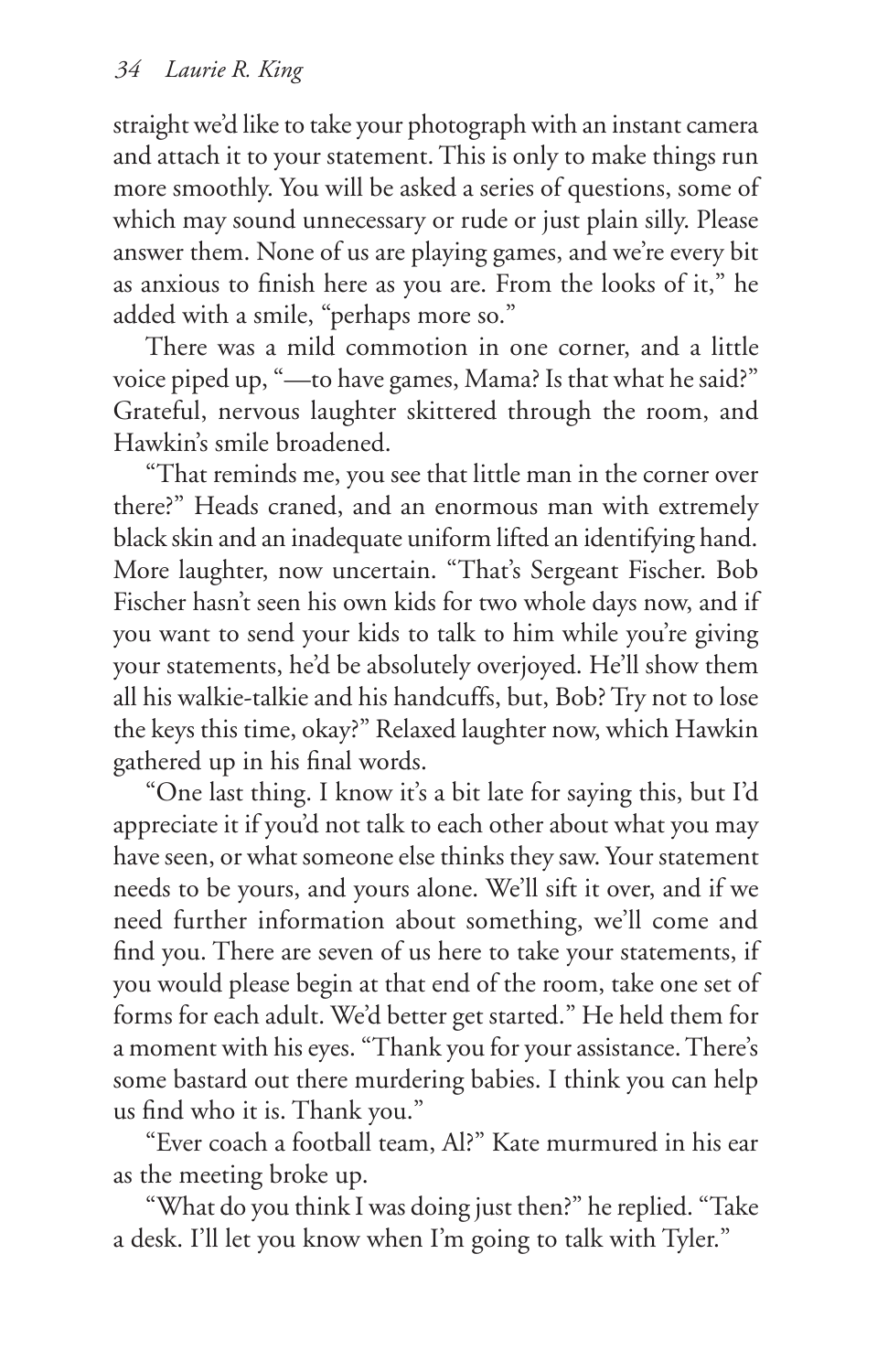#### $\Diamond \Diamond \Diamond$

The morning wore on, with the painstaking business of names and numbers, photographs with the instant camera, locations on the map, questions: Where do you work? Have you ever been arrested? Where were you on the Wednesday after Thanksgiving, on the twenty-fourth of January, yesterday afternoon? Did you see anyone yesterday afternoon? Did anyone see you yesterday afternoon? Did you see or hear a car on the Road yesterday evening? Do you smoke anything, use matches, go into bars, own a car, drive a car, have any other pieces of information that might possibly be related? On, and on, and on.

Answers were recorded, reactions to certain questions were noted, voices dropped, and tempers flared. Hawkin moved in and out of the rooms, chatting, encouraging, defusing hot spots, disappearing to walk through the mud to speak with the newsmen. Gallons of coffee and herbal tea were drunk, children were laid down for naps, a hugely pregnant woman began to look pale and was sent off to an upstairs room. At one point a plate of vegetarian spaghetti and hot bread appeared in front of Kate, and she and her interviewee slurped at each other and got sauce on the forms.

At one o'clock Kate found herself in one of the more difficult interviews of the day. Not that Flower Underwood wasn't cooperative—she was, and friendly and intelligent besides. It was her child who created the problems.

The child was a boy, or at least Kate assumed it was a boy, for the woman didn't correct her when she asked how old he was. He was an utterly irrepressible two-year-old who took her pens apart, ate one of the forms, emptied her purse three times (wallet and keys went into her pocket after she pried them from his inquisitive fingers), and climbed up onto his mother's lap to nurse five times, the last time squirting Kate with milk from the unoccupied breast. Deliberately. Into this stepped Hawkin, who put his hand on her shoulder as she was writing.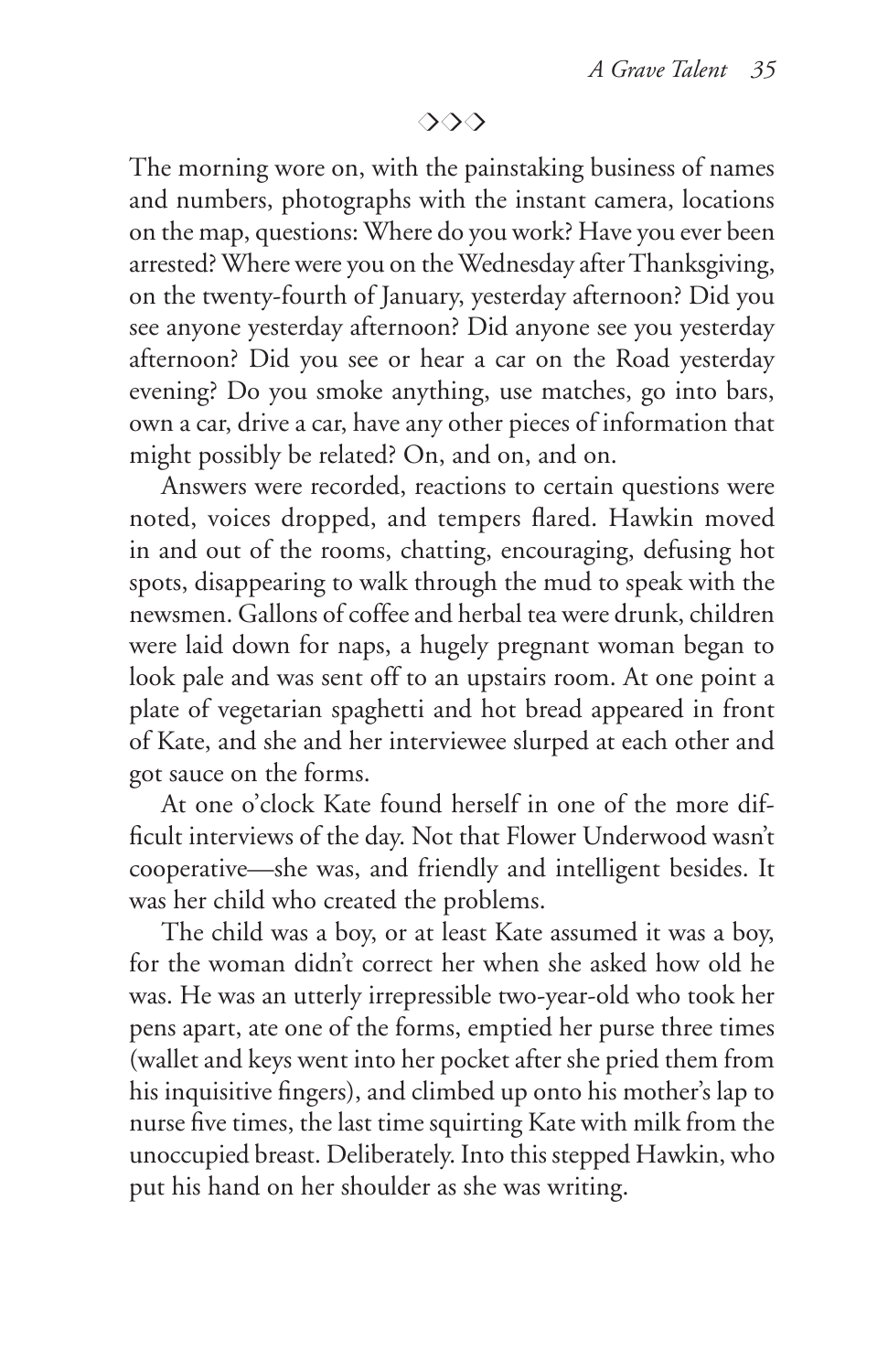"Pardon me, Casey, but when you're finished you might like to join Tyler and me upstairs. All the way to the top of the stairs, third door on your left."

Kate nodded her agreement and looked up to catch the tail end of an extremely odd expression on the woman's face.

"What is it?"

"Nothing, really." She was stifling amusement.

"Something about upstairs? Was that it?"

Flower Underwood's lips twitched, and finally she burst out laughing, which caused her son to pull back and stare at her, milky mouth agape.

"Well, you know," she said helpfully, "the downstairs of this place is pretty public. Everyone on the Road uses it like a living room."

"And upstairs—the top floor—is not public, you mean? Quite private, in fact?" The woman's eyes were sparkling, those of her son drooping as she caressed his back. "By private invitation only, that sort of thing, yes?"

"That sort of thing," she agreed.

"Have you been up there, to the top of the stairs?"

"Not in quite a while, though I don't imagine it's changed much. Or Tyler either, for that matter." It seemed a good memory, thought Kate, judging from the face across from her.

"Would you say that many of the women on the Road have 'been upstairs'?"

"A fair number. Probably most of the single women at one time or another, maybe, oh, a third of the attached ones."

"I would have thought that would cause a lot of trouble."

"Not here. In suburbia, perhaps, but not here. And Tyler's very careful not to get too close if there's another man involved who would object. He's a good man, very caring, very generous."

"With money?"

"With everything." Again the amused, fond smile crossed her face.

"He only invites women upstairs?"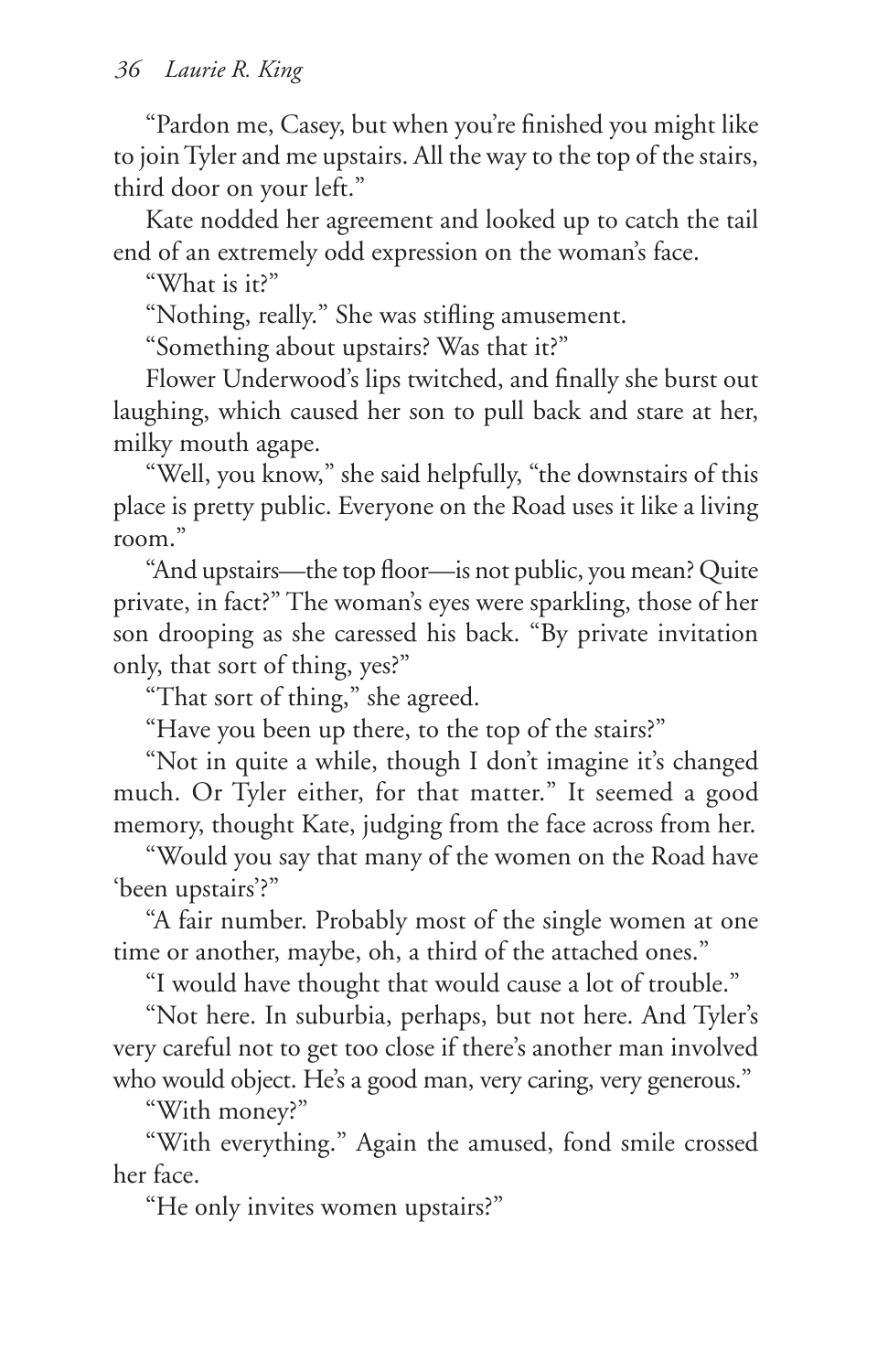"Oh, no, men too. Not to bed, of course." She giggled at the absurdity of the thought, and Kate was struck dumb by this outcrop of conventionality. "He takes guys up there to play chess, I know, or just to have a drink or a smoke if something's happening down here and he wants some quiet."

"But you're sure it's no more than that?" Kate persisted.

That gave her pause, and Kate had her turn to be amused, to see that Flower Underwood was troubled by this idea, whereas Tyler's wholesale hetero relationships had fazed her not at all.

"No, he invites a lot of people up to his rooms, not just to sleep with them. I've never heard of him sleeping with a man. I'm sure I would have. There's no hiding anything on the Road, not for long. No, I'm sure Tyler's a normal man," she said, firmly rejecting the possibility.

"'Normal.'"

"Well, straight, anyway. At any rate, he is very sweet. In bed, I mean."

This interview is getting out of hand, thought Kate, and tried to pull it back to earth.

"Does he have any children?"

"A couple for sure. He has a wife, or an ex-wife, I guess, who lives in L.A. with their daughter, who's ten or eleven. There's also a little boy here on the Road who's probably his, though it's hard to be sure because he's only three. There's a couple other possibilities, but the mothers aren't sure."

Kate's eyes involuntarily strayed to the sleeping blond terror, and the mother's eyes followed.

"No, not this one. You'd only have to see my old man to be sure about that. She looks just like him. Say, if you want to know what the men do.…" Her voice faltered as a thought struck her and strengthened again as she pushed it away. "If you want to hear about Tyler's rooms from a man, you could talk to Charlie. Charlie Waters is my old man. He's down here all the time, playing chess with Tyler." Her voice trailed off and her eyes rose to search the room beyond, and Kate thought it a good time to call the session to a halt.